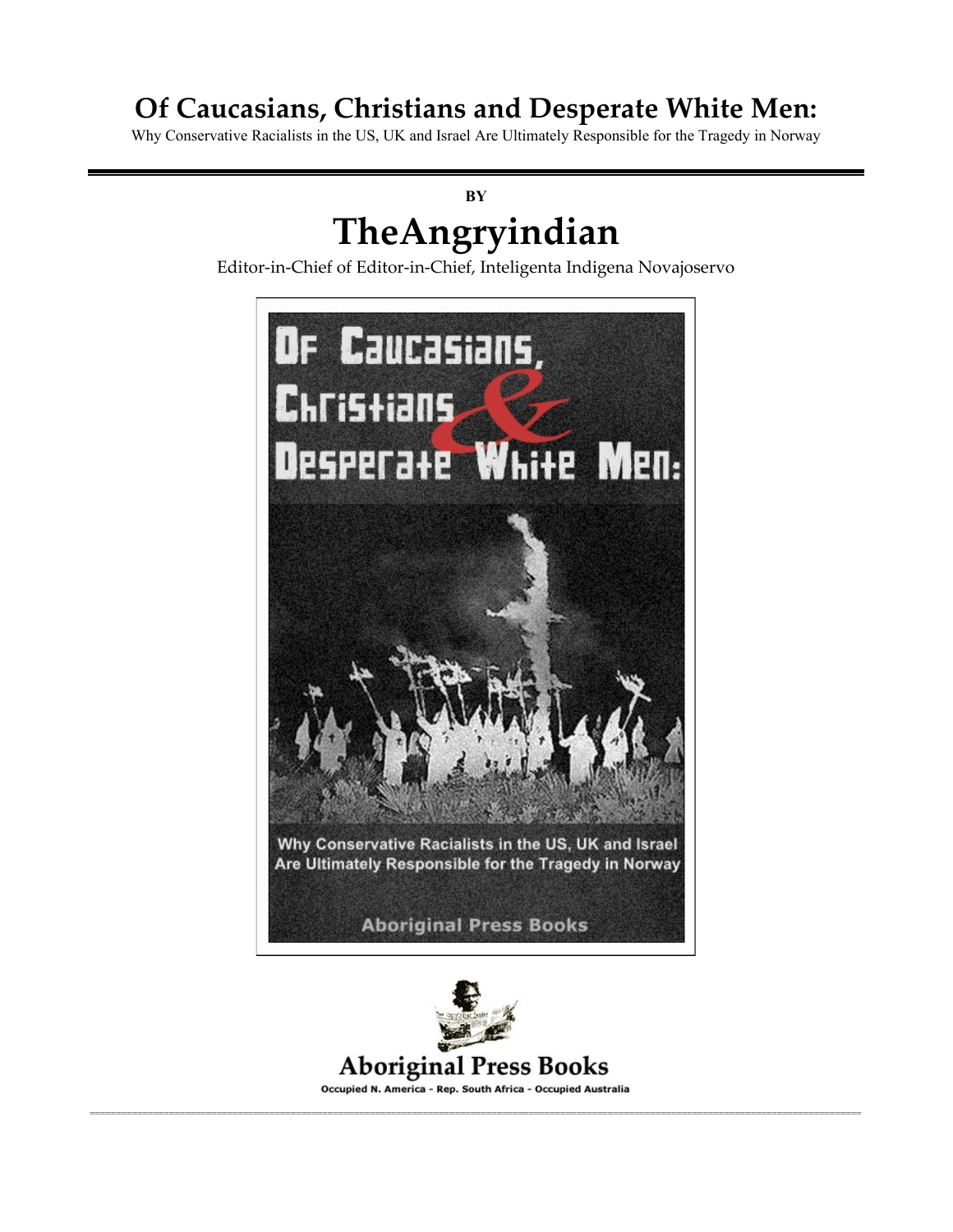## **Of Caucasians, Christians and Desperate White Men:**

Why Conservative Racialists in the US, UK and Israel Are Ultimately Responsible for the Tragedy in Norway ==================================================================================================================================================

This work is licensed under the Creative Commons Attribution-No Derivative Works 3.0 Unported License. To view a copy of this license, visit http://creativecommons.org/licenses/by-nd/3.0/ or send a letter to Creative Commons, 171 Second Street, Suite 300, San Francisco, California, 94105, USA.

 $\mathcal{L}_\text{max}$  and  $\mathcal{L}_\text{max}$  and  $\mathcal{L}_\text{max}$  and  $\mathcal{L}_\text{max}$  and  $\mathcal{L}_\text{max}$ 

First Published: 07.06.2001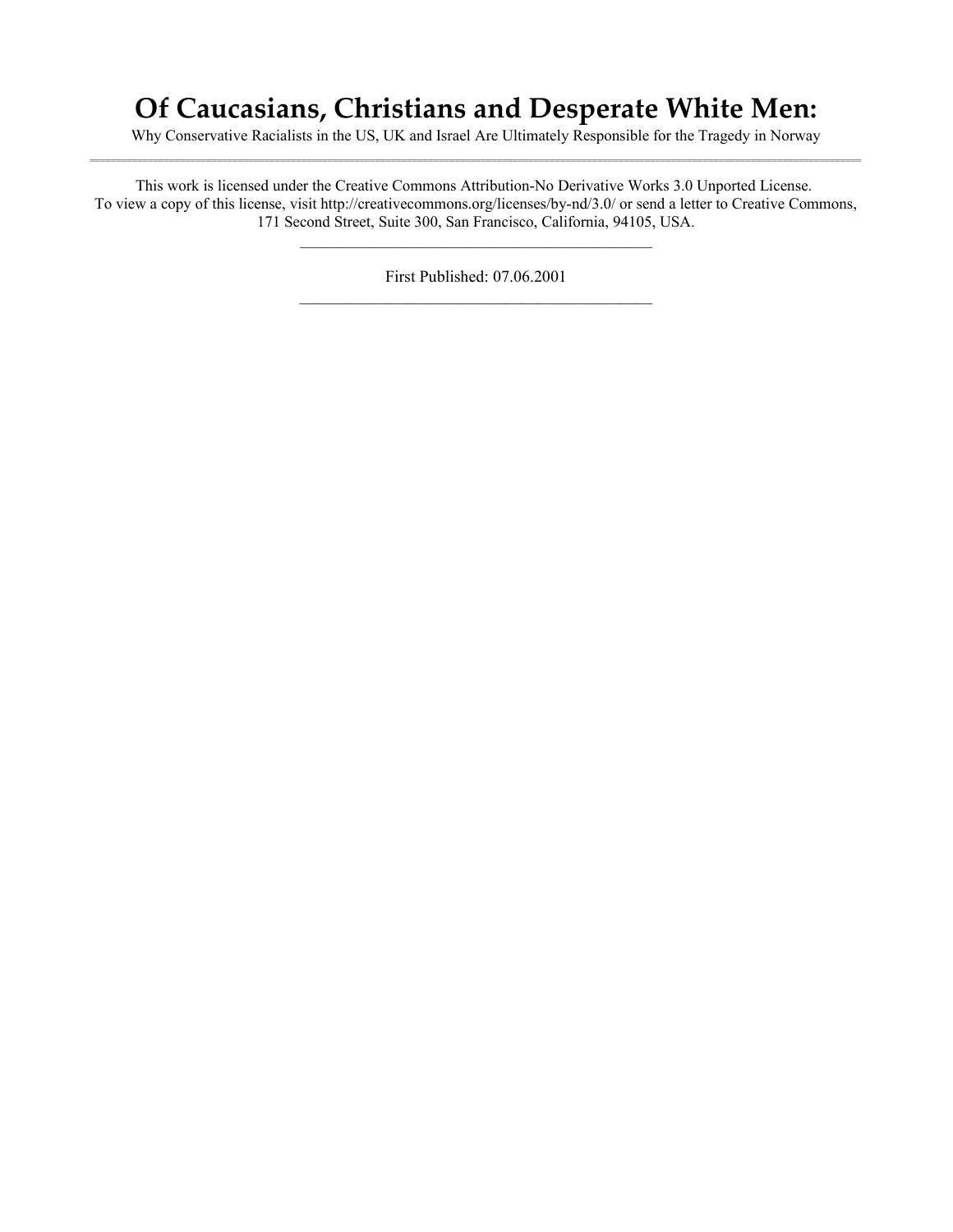'As for a climactic conflict between a once-Christian West and an Islamic world that is growing in numbers and advancing inexorably into Europe for the third time in 14 centuries, on this one, Breivik may be right'.

#### **-Patrick Buchanan**

As sensible people try to find psychic balance after the deplorable attacks in Norway against cultural progressivism in Europe, it has become painfully clear to all that Christian fascism, xenophobia and right-wing violence have again become an undeniable part of everyday life in the west. As much as it hurts, White society must finally accept the fact that what occurred in Norway did not arise out of a vacuum. Only a flat-out bigot would try to deny that right-wing Christian terrorism does not has a long and sordid history of violent opposition to ethnic and religious minorities, left-wing politics and progressive social change. Despite what conservative apologists might say, their religion has not taught them anything about tolerance and peace.

The racist doctrine of White 'ethnic' supremacy has been lovingly nurtured in popular culture, spiritually endorsed by Jesus' theologians and accepted by many within the White and non-White mainstream as an equitable politic in the 21st century. When wealthy Caucasian dandies like fashion designer [John Galliano](http://www.thesun.co.uk/sol/homepage/news/3436757/Film-of-John-Gallianos-racist-rant-in-bar.html) and pop icon to the forlorn, [Morrissey,](http://www.guardian.co.uk/music/2010/sep/03/morrissey-china-subspecies-racism) start playing around with [far-right racialism,](http://motorcycleaupairboy.com/interviews/1992/caucasian.htm) it is painfully obvious that being a dedicated follower of fascism has become more than respectable. It's back in vogue. We can continue to bury our heads in the sand like the Obama administration and pretend that White racism on a global scale does not exist, or, we can pragmatically move forward by bravely addressing the ugliness that is staring us in the face.

Like it or not, White racist attitudes have been a prominent part of the European social fabric since antiquity. And it is foolhardy to overlook the reality that xenophobia is still used as a political tool by the European and Euro-settler upperclasses. Visible examples of pro-White, anti-immigrant and anti-Islamic sentiment have been simmering in Western Europe ever since the fall of the Berlin Wall. Inspired by US President Ronald Reagan's [ceremonial state visit to honour the Nazi](http://www.nytimes.com/1985/05/06/international/europe/06REAG.html) [dead of Bitburg, Germany](http://www.nytimes.com/1985/05/06/international/europe/06REAG.html) in 1985, Eastern European fascists simply brought their admiration for Adolf Hitler along with them to the now unified Bundesrepublik Deutschland. And guess what, no one cared.

In the UK, Tory Prime Minister Margaret Thatcher deftly contributed to the rise of the right by making it perfectly understood that she felt White Britons were ['tired of being swamped by immigrant cultures'](http://ontd-political.livejournal.com/4945894.html) as Brick Lane slowly began to turn sepia. A conscious move on her part to make peripheral use of the National Front and the British Movement which began attacking Asians, Africans and Jews at will. And during that time, they were quietly protected by the veiled racialist sympathies of the British media and local law enforcement.

It sounds like a chapter pulled out of the Mussolini years but it isn't. [It is a matter of the international public record](http://news.bbc.co.uk/2/hi/uk_news/politics/1578377.stm) and it is rarely mentioned in connection with the role of fascism in modern Europe. The acceptable line of selective thinking argues 'that was then and this is now'. Things have changed they tell us. But do not be fooled by what seems like progress. The rank unpleasantness the 'Great Communicator' and Baroness Thatcher gave birth to in the 1980's is still with us. Only the superficial veneer is different. The current US President Barack Obama may be of African descent, but his portfolio as an American politician is no less Europocentric and no less racist than any of his predecessors. By and large, the most powerful Black man in history has done more than any other world leader on record to enforce the machiavellian processes of White Christian supremacy by any means necessary. And no one knows this better than self-aware African and Indigenous peoples.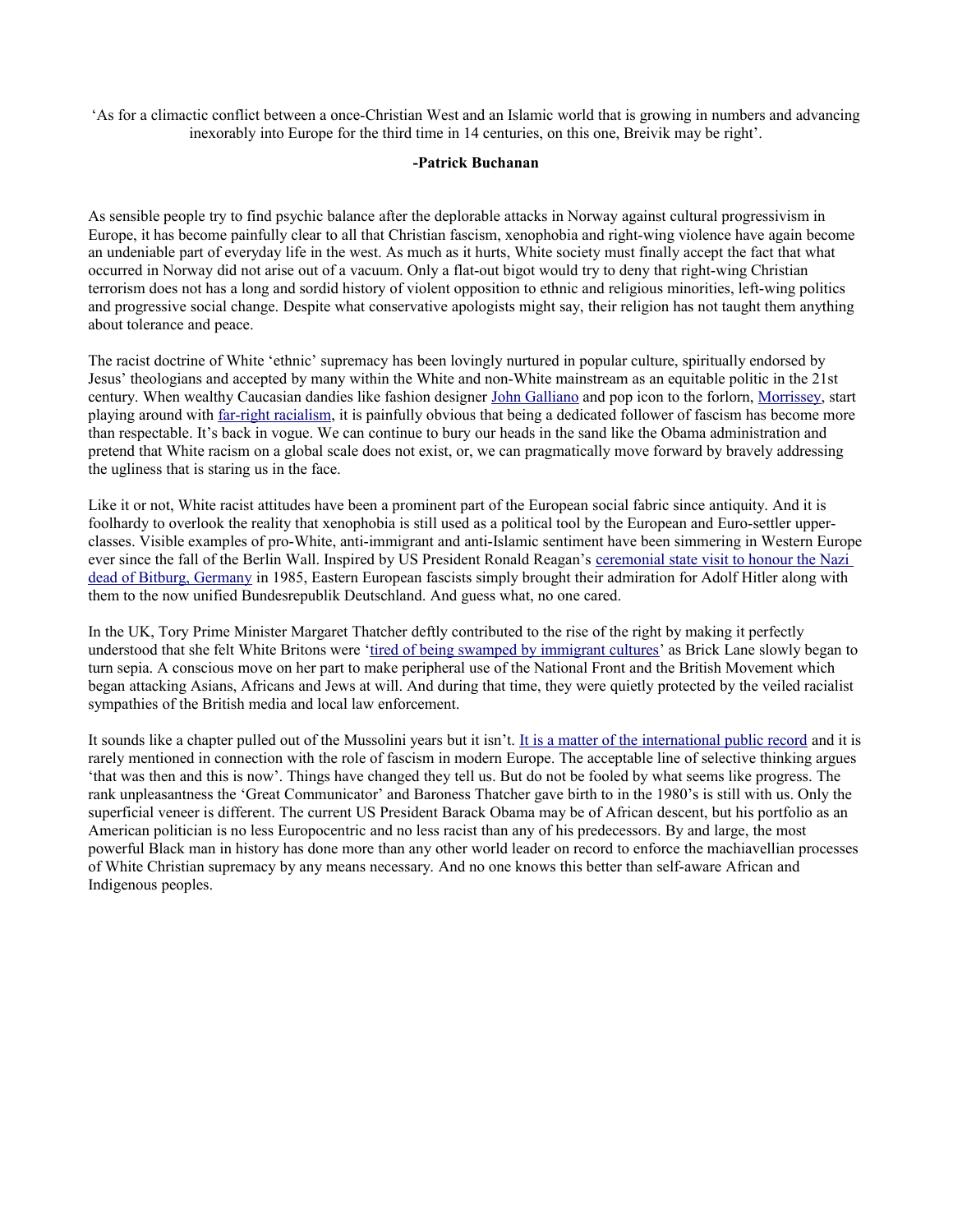Conservative White folks and other suckers suffering from acute Europhilia may be able to ignore the realities of this apathetic disdain, but people of colour and the poor are suffering loudly and in plain sight. It does not take more than a glance to see just how little his administration is concerned with how bad [African people in America are doing under](http://www.huffingtonpost.com/2011/04/01/black-unemployment-rises-overall-drops_n_843891.html) [federal Black leadership.](http://www.huffingtonpost.com/2011/04/01/black-unemployment-rises-overall-drops_n_843891.html) Although he is deep into his first term as Commander-in-Chief, Mr. Obama has yet to address institutional [anti-African or anti-Indigenous racial discrimination,](http://boycewatkins.wordpress.com/2011/07/26/new-study-racial-wealth-gap-worst-in-25-years/) the widespread social [crisis of racial profiling](http://www.nyclu.org/issues/racial-justice/stop-and-frisk-practices) or the established inhumanity of <u>overtly racist police departments</u> or [conservative judicial brutality](http://blogcritics.org/culture/article/one-in-nine-behind-a-racially/) against the poor. Now that it is achingly clear to the conscious that the incessantly repeated fear of an Obama-led era of Marxist-neo-Nazi-Wahabbist 'reverse-discrimination' against White Christian American world is patently ridiculous, what next? Will the racists and politically stupid now cease behaving like the goofy characters in 'Springtime for Hitler' or will they persist in their pursuit of a global [Whites-only agenda?](http://en.wikipedia.org/wiki/Northwest_Territorial_Imperative) You know the answer to this question as well as I do.



So for brevity's sake let us cut to the chase and admit to a few wellknown social variables. Even if it happens to embarrass the Europeans who may be reading this commentary. The phenomenon of pro-European racism and exploitation of darker peoples is, and has been, a reality across the world since the classical Roman Empire. We can get into lengthy discussions about how and why later. But let us suffice it for now by saying that what we are dealing with in terms of the 'new' Christian fascism is in reality, a White man's problem. Faulting the people of the Third and Fourth Worlds and social progressives for what has happened in Norway is like [blaming Jews for the Odessa pogroms.](http://en.wikipedia.org/wiki/Anti-Jewish_pogroms_in_the_Russian_Empire)

And truth be told this is exactly what is being done with the editorial reportage of Breivik's bloody massacre of the innocent. The victims, mostly young socialist-leaning citizens and residents of Norway, are [ultimately being blamed for what happened to them.](http://www.irishcentral.com/news/Glenn-Beck-compares-teen-victims-of-Anders-Behring-Breiviks-attack-to-Hitler-Youth--VIDEO-126242923.html) And US media

jester and devout Mormon Glenn Beck did just that when he equated the socialist victims of the Utøya attacks [with the](http://m.southcoasttoday.com/apps/pbcs.dll/article?AID=/20110730/NEWS/107300340/-1/WAP&template=wapart&m_section=) [Hitler Youth cadres of the German Nazi era.](http://m.southcoasttoday.com/apps/pbcs.dll/article?AID=/20110730/NEWS/107300340/-1/WAP&template=wapart&m_section=) And really, is anyone in the literate world really surprised by this, or the fact that this vicious Mormon bigot still has his job? The sad fact is that Glenn Beck and the other unrepentant Völkisch journalists like him in the US, UK and Israeli news media did exactly what they were expected and paid to do. In a conscious fit of blatant White supremacist damage control they all blamed the attacks on Islamic extremism, even after it became clear that the perpetrator was a Christian zealot hoping to spark an anti-Islamic 'Holy War' in the traditional lands of the Master Race and Palestine.

## **The 'Truth' Game**

For once it would be refreshing if White society actually took responsibility for its own congenital insanities, but this isn't likely to happen anytime soon. Expecting the dominating Europocentric racist world order to willingly come to grips with its own xenophobic hubris is foolish. Denial is central to the paradigm and White racism as an ideology has been spinning the same outrageous frequent liar programme across the globe for generations. The reality that people around the world are being starved, maimed and killed in the name of positive White control has always been soft-pecked and dismissed as inconsequential. Although racialist laws are considered morally reprehensible, Apartheid in South Africa was clearly defined as racial separation and it was still supported by all of the major democratic powers. We can make believe that we are witnessing a sudden sea change in social and political attitudes, but this just isn't credible. The writing, in large part due to the maddening and sickening violence of Anders Breivik, is on the proverbial wall and it is written in scarlet. You and I both know what is really going down in the world, to whom it is happening to and ultimately, who it is that benefits from the institution and maintenance of human-on-human brutality. And we are all cowards for knowing this and for allowing it to continue in a democracy. And Whites who work overtime to deny what has been going on in their name for centuries are the greatest cowards of all.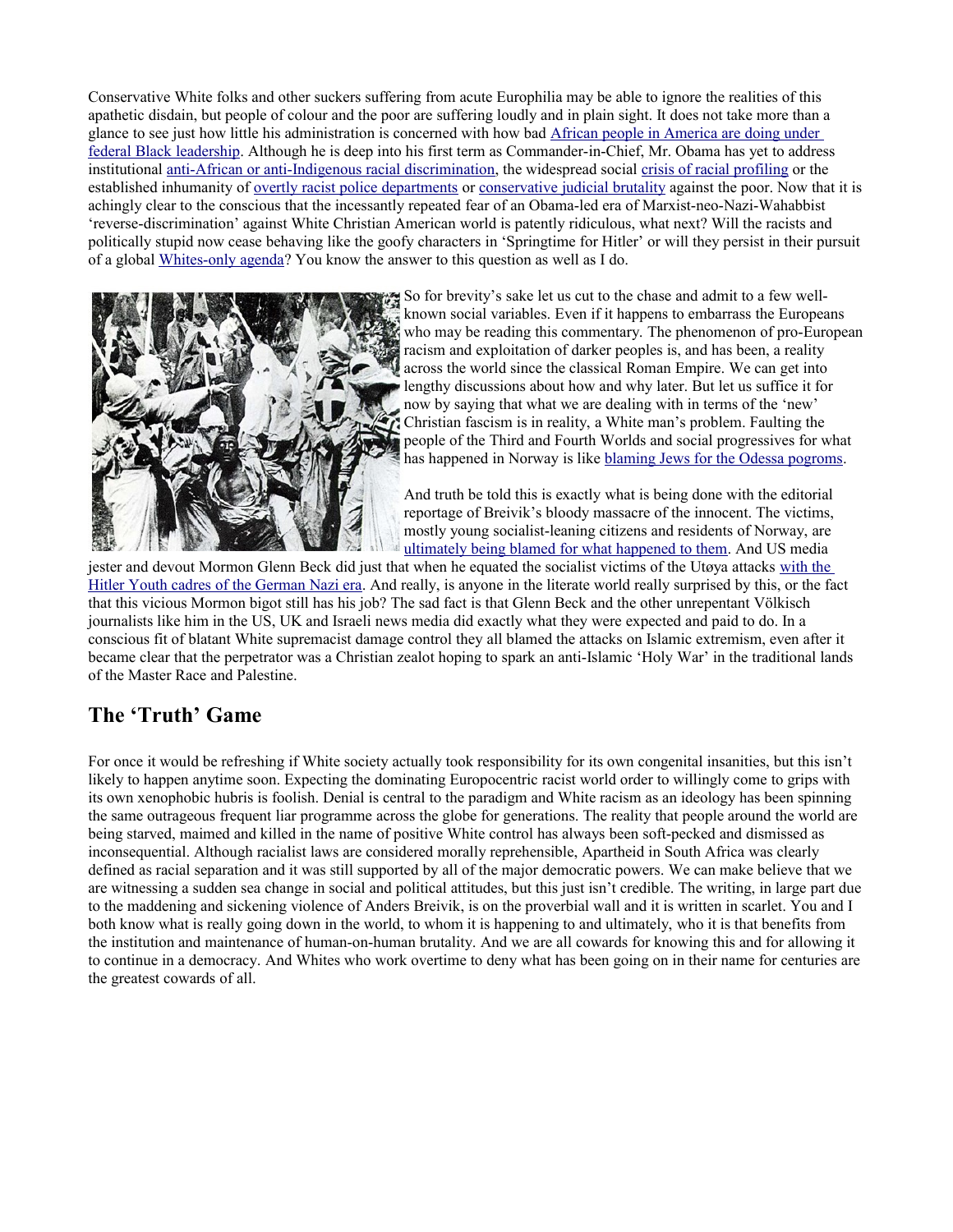At some point one would hope that White people as a demographic would eventually come to their senses and stop playing games with the lives, minds and general welfare of others by facing up to the truth of their own belligerent behaviour. They could actually begin right now by admitting to themselves that the Christian terrorist, [Anders Behring Breivik,](http://motherjones.com/politics/2011/07/anders-behring-breiviks-online-comments) is one of theirs. This hasn't happened yet because the conservative lobby is doing everything possible to deny the obvious connections him and the rest of the White 'race'. Some are even going so far as to deny that Breivik is actually 'White' since we now know that Breivik decided to undergo [plastic surgery in the United States in order to look, 'more Aryan'.](http://www.iol.co.za/thestar/plastic-surgery-said-to-be-reason-for-breivik-s-aryan-perfection-1.1109200) Twisted identity politics maybe? Perhaps. But no matter how the conservative lobbies in the US, UK and Israeli may try to spin things, Anders Breivik in all his anti-Muslim, bathed in the blood of Jesus glory belongs to them lock, stock and bloody barrel.

Anyone who has watched the rise of the far-right in Europe and North America is not surprised by this omission of kinship. And this writer for one does not accept the juvenile arguments of the White Christian talking heads that are trying to convince us that no one could have seen this coming. You and I both know that this is indeed a lie. And further, we know that such protestations are more than just disingenuous. They are also telling in that any rush to vigorously defend Breivik's Christian terrorism and racism at this moment only blatantly exposes the establishment's unmistakable fondness for this sort of Europocentric extremism.

There is no excuse for this. How can there be after the ravages of Mussolini, Hitler and Franco? Pretending that they did not do their very best to burn their way across the subcontinent in pursuit of 'purity' is inherently dangerous and stupid, but who really remembers anymore? Who really cares? Not the educated, apathetic Judeo-Christian democratic populations of the exalted west. They have made a conscious choice to dismiss the lessons of any history they regard as a passing joke, including their own.

Considering the hard reality of the mass graves [left over from the ethnocidal breakup of Yugoslavia,](http://articles.baltimoresun.com/2011-06-06/news/bs-ed-mladic-20110606_1_srebrenica-victims-mass-graves-forensic-science) how can anyone in the progressive world sit quietly while it happens all over again? Remember that Yugoslavia was supposed to be the [genocide](http://www.thetrumpet.com/?q=639.0.44.0) [everyone said was impossible.](http://www.thetrumpet.com/?q=639.0.44.0) Yet, it happened [right in front of the United Nations](http://www.rmbowman.com/isss/kosovo.htm) and the world's news cameras while the European and American far-right laughed at the world community. Why not? They were watching their fascist compatriots from World War Two, the [Hrvatski Revolucionarni Pokret](http://www.tandfonline.com/doi/abs/10.1080/13698240308402534) (or Ustaše) of Croatia come back to the world stage blessed and endorsed by the world's superpowers as a legitimate government and military force. They also thought well of the [Kosovar](http://en.wikipedia.org/wiki/Kosovo_Liberation_Army) [Albanian Ushtria Çlirimtare e Kosovës](http://en.wikipedia.org/wiki/Kosovo_Liberation_Army) or KLA, an extremely violent and xenophobic criminal faction that Yugoslavian government and intelligence authorities officially identified as a terrorist group on line with the Sicilian Mafia. NATO, along with several foreign observers and journalists in the country during the conflict, even went so far as to declare that the KLA were dead-serious about ['cleaning-out' Kosovo's Serb population](http://books.google.com/books?id=skdoYDs1e8AC&pg=PA178&lpg=PA178&dq=cleanse&source=bl&ots=7hg2DoThWQ&sig=CEiokh-juqblP3h8wm_5KA_cMRk&hl=en&ei=LYZRS8abKsXH4gaMkIGYCQ&sa=X&oi=book_result&ct=result&resnum=2&ved=0CAoQ6AEwAQ#v=onepage&q=cleanse&f=false) and expanding their criminal enterprises internationally.

Curiously, no one was interested in this news. And despite their murderous activity, the US state dept. and the other European powers who could have stopped them [did not regard the KLA as terrorists](http://web.archive.org/web/20000301034049/http://www.janes.com/defence/features/kosovo/kla.html) while Slobodan [Milosevic's](http://www.globalresearch.ca/articles/BIS111A.html) [government certainly did.](http://www.globalresearch.ca/articles/BIS111A.html) And when the KLA was finally removed from the official terrorism watchlist in 1998 by the US, UK and France, the capitalist powers began building business relationships with the major Kosovar caporegime as if nothing had happened. The victims are not remembered much less regarded any longer and the rest of the story is simply seen as the bygone history of an unpleasant time in the Balkans. Business as they say, is business.

As we can see, if the far-right were really considered a threat by the ruling classes they would have been stopped cold in the 1940's. Instead, (and with considerable help from [Pope Pius the XII](http://en.wikipedia.org/wiki/Hitler) and US intelligence) the Nazi's simply moved to the Americas and continued on with their work. This goes a long way in explaining why even the organised, government sponsored [madness that swept Europe under fascism](http://www.holocaustchronicle.org/) has been largely forgotten [aside from its unfortunate misuse as a](http://www.normanfinkelstein.com/category/the-holocaust-industry/) [political tool.](http://www.normanfinkelstein.com/category/the-holocaust-industry/) We know this because when US Christian-Zionists began defining the European Holocaust as a gift sent to them from the Almighty, virtually no one objected. And as bizarre as this idea sounds, the fact remains that this outlandish [belief is shared amongst a great number of ethnic Jews.](http://bigjournalism.com/klarrey/2010/11/19/zionist-organization-of-america-defends-beck-condemns-soros/)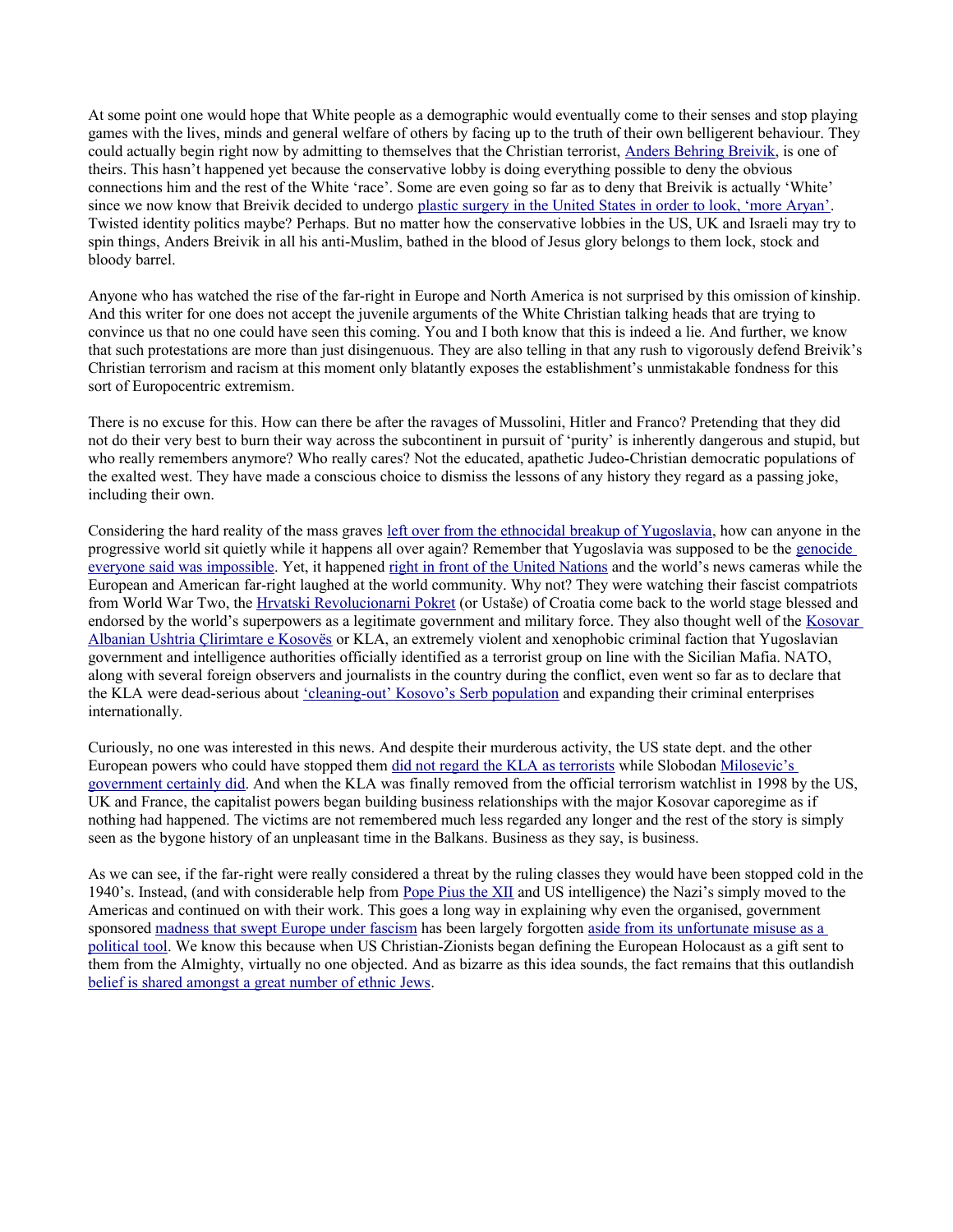The [Zionist Organization of America](http://frontpagemag.com/2010/11/20/zionist-organization-of-america-defends-beck-condemns-soros/) for instance not only [defended but actively promoted the US evangelical shaman John](http://www.zoa.org/sitedocuments/pressrelease_view.asp?pressreleaseID=637) [Hagee](http://www.zoa.org/sitedocuments/pressrelease_view.asp?pressreleaseID=637) when he began preaching that the genocides of the last century were necessary for Yahweh (יהוה (to bring back the state of Israel. Clearly, the Evangelical Christian desire for Armageddon, the Rapture and a holy 'race war' far outweigh any logical of moral considerations for social justice. The victims of White religious and capitalist violence are simply seen as acceptable exodus fodder, nothing more. They are either exploitable pawns or annoying hindrances standing in the way of God's divine plan. Either way, they must and will be moved into positions of advantage for European uses. This is the vicious cycle Scotsman Adam Smith described with his 'Vile Maxim of Mankind', the willingness of the rich to take unfair advantage of the weak while actually believing that such an arrangement is 'fair'. So much for the wonder that is capitalism.



Social xenophobia is bad enough, but denying that it isn't a political and economic device when it is [clearly evident in thought and deed is vulgar.](http://en.wikipedia.org/wiki/Greensboro_massacre) This is why conservative media attempts to downplay what happened in Oslo and Utøya are patently absurd. They selectively ignore the political role of Judeo-Christian violence, slavery and ethnic repression in Europe and throughout its colonialist holdings during the Catholic-led Crusades immediately after the Reconquista in 1492. It also leaves out the horror-show that developed after those overseas colonies became independent and internally-colonialised the native populations they displaced or enslaved for their own benefit. This includes the direct involvement of German and US private industry, [international banking](http://topdocumentaryfilms.com/banking-with-hitler/) and the Catholic Church who knowingly assisted in carrying out the 'Final Solution'. Because of this moral negligence, belligerent fascism has returned with a vengeance. And seemingly, no one in authority is willing to stop it.

Especially not the first African leader of the whole free world. Like the Roman Emperor Septimius Severus Augustus or the native collaborators who proudly served with the South African Police during Apartheid, Mr. Obama has shown precious little mercy to other people of colour at home or abroad. Native Americans, Africans across the Diaspora and Spanish-speaking Indigenous immigrants ar[e doing worse](http://www.nytimes.com/2009/12/01/us/01race.html) [now than ever before.](http://www.nytimes.com/2009/12/01/us/01race.html) While at the same time, White conservatives gripe and grumble about Obama's supposed war against European American and the White Christian

heritage. This is of course absurd on a variety of levels, mostly because Mr. Obama has done more to uphold traditional standards of 'Whiteness' in the United States than any one else. By the same token, the European conservatives that are complaining about him the most do not believe in the system nearly as strongly as he does.

The ideal world these idiotic people claim to want is being [given to them by the Obama administration on a platter.](http://www.sify.com/finance/obama-signs-debt-celing-bill-averts-economic-crisis-news-economy-lidbadfhbfh.html) Arabs and Muslims are being militarily intimidated, Africans and being starved and racially profiled and immigrants, (who aren't White) are being ejected from the US at record numbers. So what are they complaining about? Thanks to Mr. Obama and his financial backers, it is the people of non-White, non-Christian world that are paying for US capitalism's rampant and unrestricted greed. Self-evidently, then, it stands to reason that the racist opposition to Barack Obama is just that, an issue of White racism, not of political differences.

The sordid hoaxes circulating about his non-connections to [Weather Underground](http://en.wikipedia.org/wiki/Weather_Underground) alumni [Bill Ayers,](http://en.wikipedia.org/wiki/Bill_Ayers) the location and [conditions surrounding his birth,](http://en.wikipedia.org/wiki/Birther) his genealogy and his religious convictions are all about White fears of a Black and Brown planet. Their racism is so ingrained and so blinding that they cannot see how closely the Obama presidency actually mirrors their twisted vision of White American global supremacy. Politically, militarily and economically, the United States is without a doubt still the biggest bully on the block. This is the reality. And the Obama administration has done absolutely nothing but expand their capabilities while US citizens [bear the brunt of the nation's economic collapse.](http://www.bbc.co.uk/news/world-us-canada-14413646) Without mercy, the Obama administration has pressed on with the so-called 'War on Terror' in search of its 'enemies', the very people, these ignorant arses say Barack Obama 'really' represents.

Their nonsensical theories also painstakingly leave out the fact that the Goldman Sachs Group and other wealthy capitalist contributors to his campaign were clearly making an investment for their own best interests, not for the working classes most of these [White supremacist Neanderthals happen to hail from.](http://news.infoshop.org/article.php?story=2010tea-parties-class) Their gross ignorance of politics and history, even of their own country, makes it nearly impossible for them to comprehend what is really happening.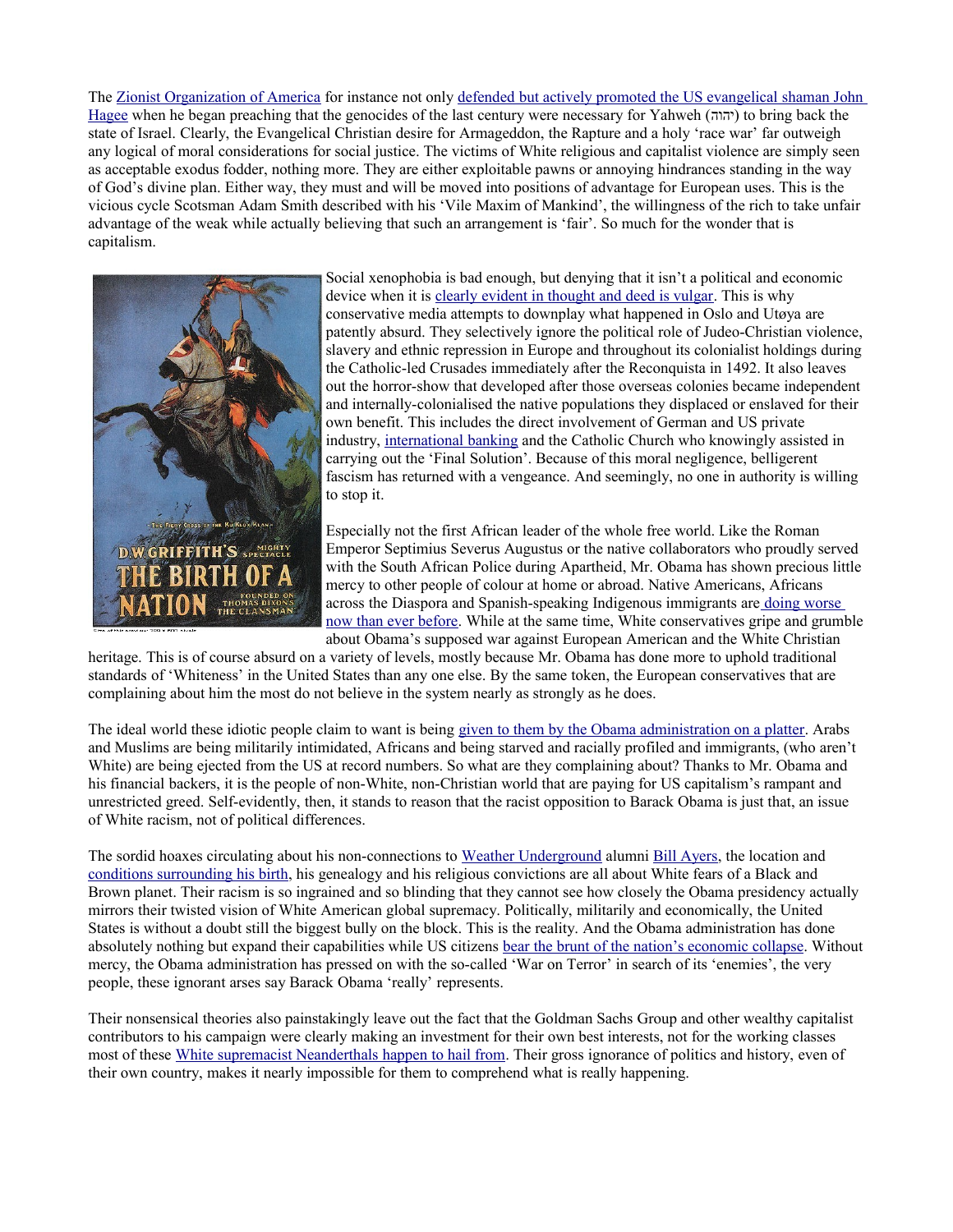Their fears that the election of Barack Obama is some sort of depraved Manchurian Candidate socialist coup d'état' designed by Islamic mullahs to enslave America's non-White population is based on absolute smoke. Just as is was during the [Antebellum Era](http://en.wikipedia.org/wiki/African_slave_trade) and [Jim Crow,](http://en.wikipedia.org/wiki/Jim_Crow_laws) White folks, bigoted or not, live in morbid fear of an angry and massive backlash for all that has and continues to happen under European racialism and exploitation. But it is not the dark masses that encourage this derangement, it is the inner-human, the race-neutral consciousness

And because of this historical paranoia, Europeans have [never felt totally secure anywhere,](http://www.yesmagazine.org/issues/america-the-remix/what-white-people-fear) even within their [own territorial](http://funknbeans.com/2011/04/the-great-white-fear-immigrants-the-real-face-of-america/) [domains.](http://funknbeans.com/2011/04/the-great-white-fear-immigrants-the-real-face-of-america/) Anti-miscegenation laws, 'Separate but Equal' education restrictions and the application of indiscriminate White terrorist violence are symptoms of this fear. The mark of the racist is the stubborn unwillingness to acknowledge his or her own fears of the 'Other'. And if one is to take the late Algerian psychologist [Franz Fanon](http://en.wikipedia.org/wiki/Frantz_Fanon) seriously, Whites often react as explosively as they do precisely because *[they know how they would react](http://www.alternet.org/story/36892/)* if it was they who were faced with the same sort of oppressions [non-Europeans are expected to endure quietly.](http://www.marxists.org/subject/africa/fanon/conclusion.htm) White people for the most part walk the Earth as if they own it most anywhere and in relative safety. Nonetheless, those Whites that cannot or refuse accept even this are, as we have seen in Norway, prepared to go to extraordinary lengths in the name of White racial and cultural 'security'. From false propaganda about the first African US president to violent acts directed against non-White people and left-wing political activists, White racism as a movement is willing to go that extra mile. It needs to be reckoned with as a danger to the greater society but until the powers that be decide to a 'War on Racism', expect the White Power movement to grow even more as the world's economic health continues to deteriorate.

#### **Xenophobia, Paranoia and Negligence**

Almost from the moment Anders Breivik declared himself the hero of White Christian Europe, conservative opinion makers began doing ju-jutsu with the facts behind his ideological ideas and inspirations. Why is the far-right allowed to get away with this? Obviously because someone within the Europocentric power structure wills it and the psychologically downtrodden masses passively allow it to continue. It is clear that the more White control is challenged, the more White society is seen to overreact. This is indisputable.

And it also gives us an important clue as to why Anders Breivik is being accorded such undue preferential treatment and extreme tolerance by the White, mainstream press. Very few conservative news agencies refer to him as a terrorist and most far-right media pundits now enthusiastically [describe him as insane and 'deeply disturbed'.](http://www.bbc.co.uk/news/world-europe-14294251) We are told by his lawyer and other experts that [he is not entirely responsible for his actions.](http://news.scotsman.com/news/Breivik39s-insane-and-thinks-he39s.6808219.jp) At first this seems almost reasonable until you think for a moment about how Arab, Muslim and left-wing terrorist suspects and acts are handled by the establishment information paradigm as opposed to how White, far-right terrorist activity is dealt with.

Have [Jose Padilla](http://www.aclu.org/blog/national-security/if-law-does-not-protect-jose-padilla-it-protects-no-one) or Pfc. [Bradley Manning](http://bradleymanning.org/) received this sort of consideration or attention from the mainstream media? When was the last time you read a story or report discussing at length the mental stability of a known Muslim terrorist or noticed a veiled tolerance for their extremist religious convictions? And why is this not a legitimate question? Neo-Nazi, White supremacist and anti-immigrant factions operating in Europe, North America and Australia are by their own admission [using violence and intimidation to get their politics across through a policy of fear.](http://www.publiceye.org/eyes/whitsup.html) Yet, democratic governments in the west are only concerned about such groups when their actions cross the line into threatening their own [legal authority](http://www.publiceye.org/eyes/whitsup.html) [or political existence.](http://www.publiceye.org/eyes/whitsup.html)

Given the extensive record of far-right violence [in the past](http://en.wikipedia.org/wiki/The_Order_(group)) as well as the present one would logically expect to find these entities at the very top of the list for anti-social threats, [not at the very bottom.](http://www.blackcommentator.com/70/70_cover_white_terror_pf.html) But this is the reality of the situation internationally, and American and European governments are entirely at fault for allowing and encouraging the existence of such organisations in the first place. Democratically-elected governments are supposed to defend their societies against threats to the progressive well-being of their constituents.

But they cannot do that and covertly align themselves with the very same negative forces that almost destroyed the world at the same time and call themselves moral. We are forgetting what it means to be and how to remain human. And it is unambiguous that no one is a position of authority thinking in terms of raw political and economic power is willing to identify such movements as contrary to the social good.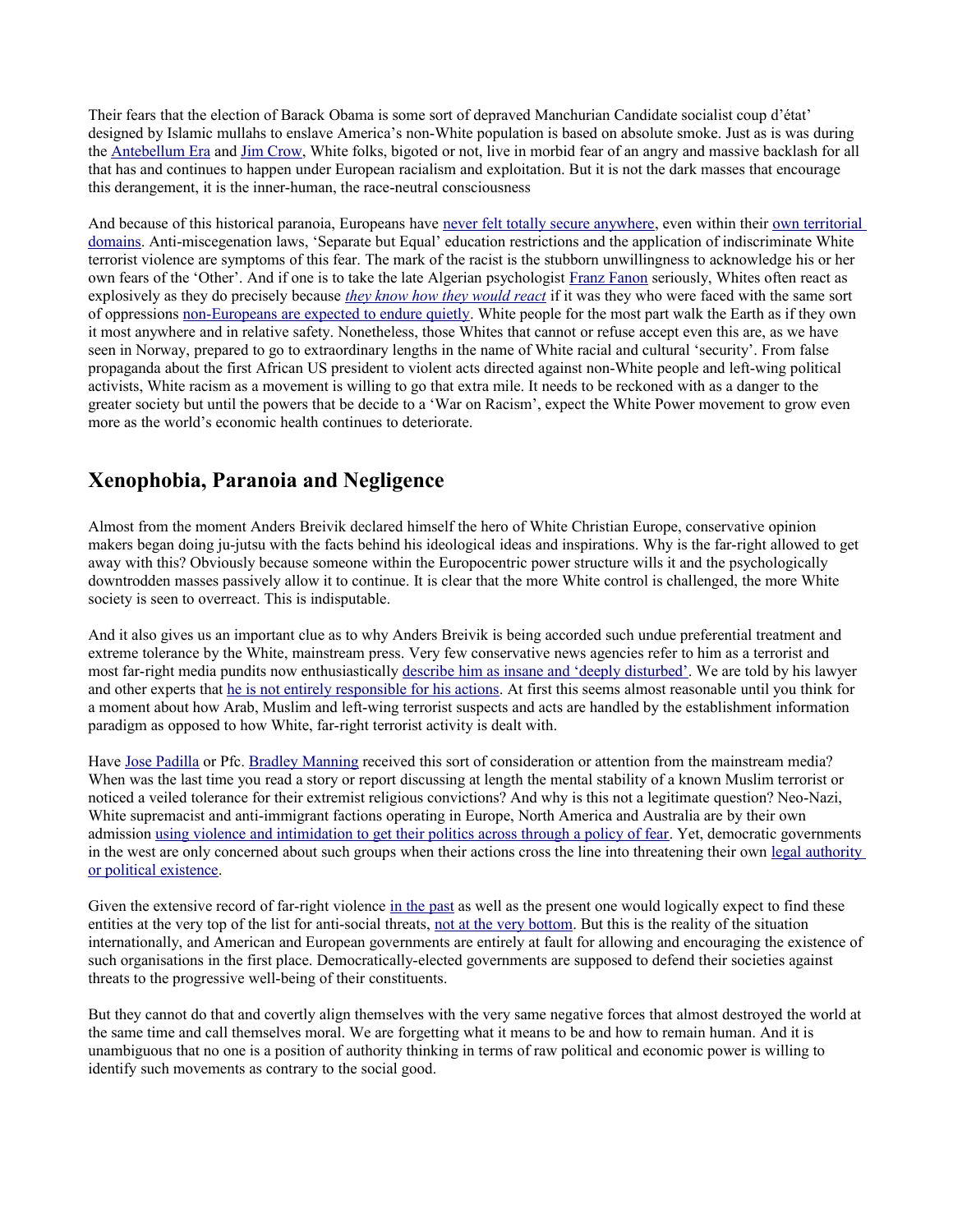The extant Europocentric paradigm operates on two distinct principles: first, it makes damn sure that the literate population only understands the world through a rhetorical mythology concerning the 'Enlightened European' and two, that the classseparated masses observe a closed-minded and emotional rejection against their own betterment. Under such jaundiced circumstances, White Christian violence and marginalisation against minorities, Muslims, socialists, atheists, homosexuals, anti-war protesters and non-submissive women can almost always be dismissed as justifiable. Particularly if you repeatedly and intentionally mischaracterize these issues as conservatives regularly do via their lapdogs in the mainstream corporate owned media.

Not a day goes by when the spokespersons for the powerful do not make light of the everyday concerns of real people. With the authority granted to them by the political and religious elite, the problems of historical and institutional White racism, Christian hegemony and capitalist domination are articulated as someone else's problem. In this way the sole responsibility for doing anything about it is placed on the victims, not the perpetrators. The international discourse concerning social injustice is little more than a sad joke. Europeans are held accountable for nothing. And the United States, now led by a son of Africa, will belligerently [defend the influence of White racism and politicised Judeophobia](http://www.heraldsun.com.au/news/breaking-news/us-to-boycott-un-world-racism-conference/story-e6frf7jx-1226067907266) so long as it is beneficial to their imperialistic aims.

I don't say this without credible evidence. When reports began circulating that the USA's chief media jester Glenn Beck had the unmitigated gall to tell his dim-witted public that the people killed by Anders Breivik were left-wing 'Hitler Youth' wannabes, everyone just shrugged. By rights, Beck should have not only have lost his job but should have been swiftly drummed out of the industry for such callous insensitivity. But if you look closely you'll notice some things you might not wish to see. For one, its hard not to notice that the [usual Zionist jackals](http://www.nogw.com/download/_07_hasbara.pdf) obsessed with ruining the lives and careers of honest journalists and bloggers have not gone after Glenn Beck. Even after his numerous verbal assaults against the 'uniqueness' of the Jewish holocaust under the Nazis, Beck and people like him have yet to be seriously hindered by their hypocritical positions concerning gentile bias towards the world's Jews.

In fact, it seems as if their radical Jewish support actually increases after such utterances of stupidity. Following his nonsensical remarks about Reformist Judaism being a different kind of 'radical Islam', support for Beck among hard-line Zionists in the US and Israel grew substantially. And let's not forget that the head of the very Zionist Anti-Defamation League, Abraham Foxman, [actually had the audacity to apologise to Beck](http://www.mediaite.com/online/abe-foxman-sent-glenn-beck-a-letter-apologizing-for-calling-him-an-anti-semite/) after the popular 'Two Minutes' Hate' chap suggested that capitalist George Soros, a Jew, [helped 'send other Jews to the death camps'](http://www.mediaite.com/online/glenn-beck-accuses-george-soros-of-helping-send-the-jews-to-the-death-camps/).

Where is the Zionist lobby when the western world could really use them? As I have said before, Beck's shameless, progentile Zionism is simply Christian theological chauvinism in drag. It isn't serious. But now that Beck has yet again crossed the line into territory that has permanently ruined the careers and personal lives of better mortals, where are the usual Zionist loudmouths and why haven't they called for his symbolic flogging? Where are the 'responsible' talking heads of the mainstream media, the American Exceptionalist crowd and the Zionists now that Beck has identified the young victims of a rabidly fascist, anti-Islamic Christian terrorist as a left-wing gaggle of the 'Hitler Youth'?

In a logical world, Israel's zealous-minded supporters in the west would have a great deal of explaining to do. But as we have seen in the editorial aftermath of the Norway tragedy, the Zionist lobby not only approved of the Oslo and Utøya attacks but cheered the racism, Islamophobia and the terrorist proudly taking responsibility for the attacks. As writer [J.J.](http://m.forward.com/blogs/forward-thinking/140297) [Goldberg has accurately noted,](http://m.forward.com/blogs/forward-thinking/140297) radical as well as moderate Jewish conservatives have gratefully given their sympathy and support to Breivik mostly because of what they perceive as his uncompromising stance in support of their claim to Occupied Palestine. After this, let there no longer be any doubt that international Zionism is perfectly willing to stand by a frenzied, racist Christian terrorist seeking to reestablish the decidedly Judeophobic medieval Order of the Knights Templars:

'*The debate exploded aboveground on Saturday in an [opinion essay at Ynet \(in Hebrew only\)](http://www.ynet.co.il/articles/0,7340,L-4098981,00.html) by Ziv Lenchner, a leftleaning Tel Aviv artist and one of Ynet's large, bipartisan stable of columnists. It's called "Dancing the Hora on Norwegian Blood." He argues that the comment sections on news websites are a fair barometer of public sentiment (a questionable premise) and that the overwhelming response is schadenfreude, pleasure at Norway's pain'*.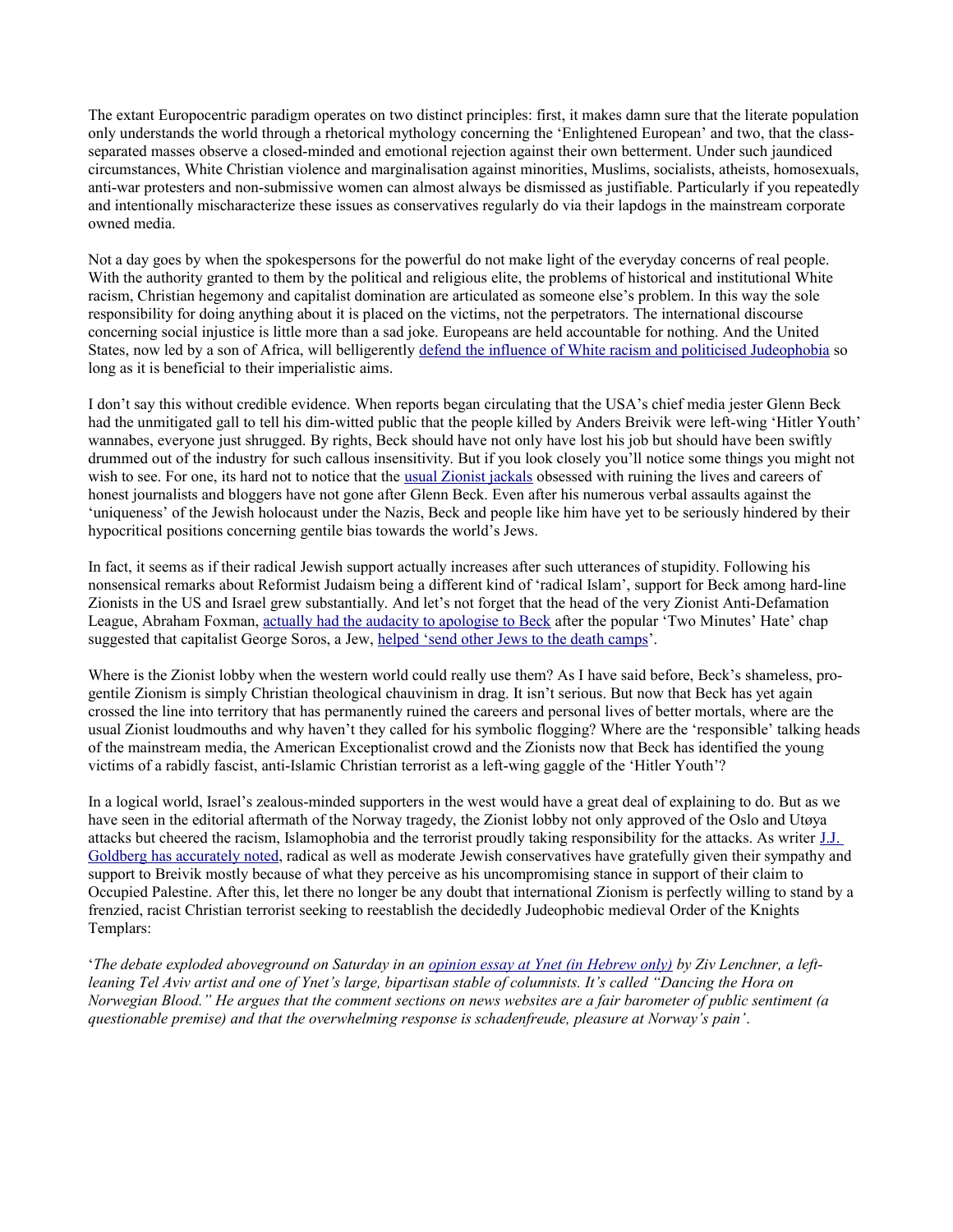Historically speaking, the Templars were a professional Catholic military organisation that violently occupied and looted Jerusalem during the Crusades by killing Jews, Muslims and non-European Christians in the name of the Mother Church. Their religious biases against the people who dared crucify 'The Christ' at Golgotha is beyond credible refute. But modern Zionists simply gloss over this specific by only recognising the Islamophobic and Europocentric aspects of the story. They do this in favour of the 'White makes Right' philosophy, a racialist gospel that assumes for itself a dominating role within any given setting no matter what the circumstances are. [Proof of this can easily be found](http://www.jpost.com/Opinion/Editorials/Article.aspx?id=230788) in any popular English of [Hebrew](http://www.ynet.co.il/articles/0,7340,L-4098981,00.html)[language](http://www.ynet.co.il/articles/0,7340,L-4098981,00.html) web portal that is covering Breivik's gross act. Without a doubt, Israelis and Israel-supporters that have bothered to comment at all on the attacks or the debate surrounding the attacks have clearly focused their attention on whether or not the [victims of Oslo and Utøya 'deserve' any respect at all.](http://jewssansfrontieres.blogspot.com/2011/07/israeli-netizens-share-their-feelings.html)

Don't believe me, read the disturbing comments left by conservatives on the web for yourself via the anti-Zionist crew over @ [Jews Sans Frontiers](http://jewssansfrontieres.blogspot.com/2011/07/israeli-netizens-share-their-feelings.html) and a translation provided by one of their compatriots from the original Hebrew by way of [Ynet:](http://www.ynet.co.il/)

 $\mathcal{L}_\mathcal{L} = \{ \mathcal{L}_\mathcal{L} = \{ \mathcal{L}_\mathcal{L} = \{ \mathcal{L}_\mathcal{L} = \{ \mathcal{L}_\mathcal{L} = \{ \mathcal{L}_\mathcal{L} = \{ \mathcal{L}_\mathcal{L} = \{ \mathcal{L}_\mathcal{L} = \{ \mathcal{L}_\mathcal{L} = \{ \mathcal{L}_\mathcal{L} = \{ \mathcal{L}_\mathcal{L} = \{ \mathcal{L}_\mathcal{L} = \{ \mathcal{L}_\mathcal{L} = \{ \mathcal{L}_\mathcal{L} = \{ \mathcal{L}_\mathcal{$ 

- 1. And in the mosque there won't be some ceremony?
- 2. It's fun and warms the heart to see them crying!!!!

3. Go to hell. Haters of Jews/Israelis, anti-semites busy with the problems of others all day—here you got some too. [signed Zionist]

- 4. I have no identification with an anti-Semitic country that leads to the hatred of Israel. Not happy, not sorry.
- 5. All in all, what they asked for is what they got!!!!
- 6. [in Norwegian.] Serves you right, you Nazis.
- 7. He is a hero, kill all leftists, expel all Muslims.

8. European efficiency.

9. It's only a matter of time until an Israeli rightwinger will do something similar.

10. My heart with the families of all the victims. I wish you will never know more sorrow and I wish all the wounded will heal as quickly as possible and will put this tragedy behind them. Condolences and sympathy from Israel. [Norwegian and English]

11. I have hope too… that you have many more days of mourning and tears.

12. Feel a little bit of what we feel here all the time, maybe now you'll understand what it is, terror.

13. The ugly Israeli continues to talkback. Shame on you, you bunch of people who rejoice in the suffering of others dancing on the blood. It's a shame that you even hold Israeli Ids.

As you can see, Norway is viewed by Zionist hard-liners as too pro-Palestinian for its own good. Once it became clear [via](http://motherjones.com/politics/2011/07/anders-behring-breiviks-online-comments) [his numerous online screeds](http://motherjones.com/politics/2011/07/anders-behring-breiviks-online-comments) that Anders Breivik as anti-Arab spree killer was acting on his anti-Islamic theological and political beliefs to combat Islam in Europe, he immediately gained their loyalty as a fellow fighter engaged in their struggle. Don't be surprised by this. Especially since the discourse has evolved, if you will, into a Hasbara-driven controversy suggesting that any objective criticism of the pro-Breivik position amongst Zionists and Israel's goyim supporters is [actually veiled anti-Israeli and anti-Jewish prejudice](http://occupiedpalestine.wordpress.com/2011/07/26/norway-shooter-anders-breivik%E2%80%99s-zionism-in-line-with-pro-israel-european-right/) in disguise.

### **The Dynamics of Denial**

'It is out of the question for the leader of the Western world to lay a wreath in a war cemetery where Nazi storm troopers are buried. ... The stated purpose, reconciliation, is being drowned in a rising flood of long-buried passions from the death camp survivors, who feel as betrayed and abandoned as they did 40 years ago.'

#### **- Washington Post, 23 April 1985**

If you are confused at this juncture be not afraid, because that is exactly the point of all of this circular semantic diarrhoea. Remember if you will for a moment how all this began. The mainstream media in the west immediately began flooding the international news cycle with false and sensationalist headlines stating as fact that al Qaeda had finally penetrated Europe by attacking two targets in Norway. Although they had absolutely no evidence for this, their contemptible reportage on the story forced the public opinion broadly against Muslims whom they mistakenly held responsible for the double attacks.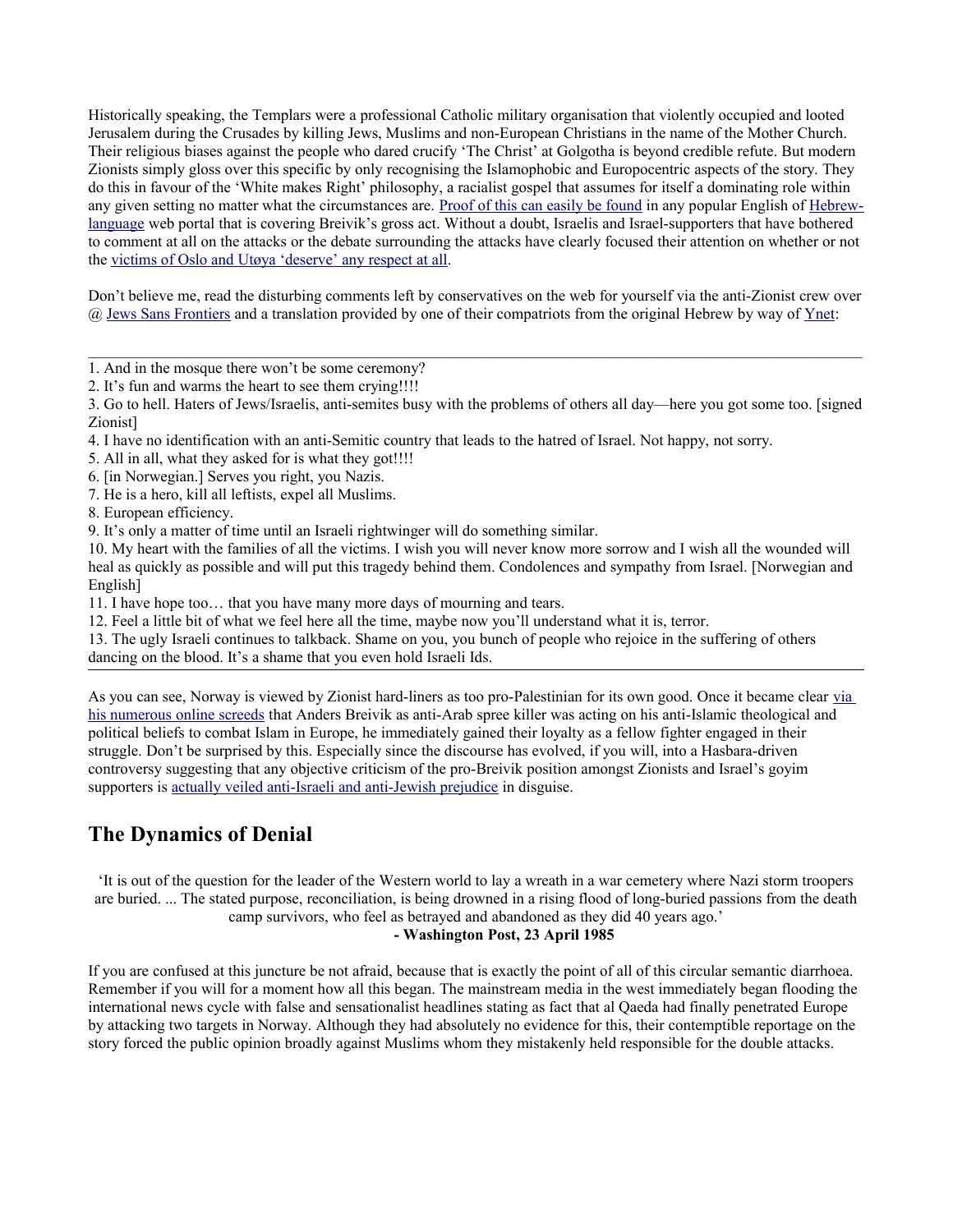The propaganda politruks working within mainstream media did their damndest to create the falsehood that militant Islam was making a serious bid to make itself known in Europe. Even the technical journal Wired published a story that assumed [only Muslims could have been behind the attacks](http://www.wired.com/dangerroom/tag/anders-breivik/) showing, rather embarrassingly, that the supposedly 'liberal' sectors of US society are not all that tolerant of religious differences. Apparently even 'geeks' can share the very same knee-jerk prejudices of the rabidly extreme anti-Muslim far-right.

What about the other overlooked fact that the [establishment media's knee-jerk 'terrorist' label](http://musliminsuffer.wordpress.com/2011/07/25/right-wing-pundits-jumped-to-blame-muslims-and-%E2%80%98jihadists%E2%80%99-for-norway-attacks/) was abandoned the splitsecond Anders Breivik was identified as the culprit? How does his act of religious indiscriminate violence differ qualitatively from other acts of theological xenophobia? Does Breivik's ideological position in full support of White Power globally [exclude him from being considered a terrorist?](http://thinkprogress.org/security/2011/07/23/277310/wapos-jen-rubin-wsj-right-wing-pundits-jumped-to-blame-muslims-and-jihadists-for-norway-attacks/) It is a reasonable question since independent investigators and journalists not swamped by corporate censorship have been finding connections between Breivik and known [White](http://en.wikipedia.org/wiki/List_of_white_nationalist_organizations) [supremacist organisations operating in Europe.](http://en.wikipedia.org/wiki/List_of_white_nationalist_organizations) Including ties to the [Christian fundamentalist movement](http://www.alternet.org/rights/134000/christian_fundamentalist_group_preaches_patriarchy_and_women) gaining social and political ground in the United States.

[This isn't a big secret.](http://www.immortaltechnique.co.uk/Thread-The-FBI-and-Anders-Breivik-read-the-same-books) The US based New York Times, to its credit, did admit that Anders Breivik was extremely enthusiastic about the rise of the racist right-wing in the United States. But they noticeably stopped short of holding traditional American fascism responsible for its role for what happened in Oslo and Utøya. Not surprisingly, popular media attention in the US has been critically [focused upon the entertainment aspects of this story](http://gawker.com/5824700/oslo-bombing-witness-would-rather-tell-you-about-his-awesome-workout) instead of the serious speculation one would expect considering the importance of the issues at hand.

Earnest, investigative journalism concerning the conspicuous ideological and religious use of US, UK and Israeli cultural Islamophobia and political conservatism is difficult to find in the mainstream. As expected, the [Christians have given](http://www.newscorpse.com/ncWP/?p=4997) [themselves a pass.](http://www.newscorpse.com/ncWP/?p=4997) The religio-political movement founded by the late [Rev. Jerry Falwell,](http://en.wikipedia.org/wiki/Moral_Majority) when one really thinks about it, is perhaps ultimately responsible for creating the sort of poisonous social climate that has made unconscionable far-right bastards like Anders Breivik possible. But do not expect to read anything about this is the western press which is [still](http://www.jpost.com/Opinion/Editorials/Article.aspx?id=230788) [ideologically blaming Muslims in Europe for Breivik's murderous rampage.](http://www.jpost.com/Opinion/Editorials/Article.aspx?id=230788)

The artful dodging of responsibility for US Euro-settler Christian fascism's international influence says a great deal about the level of cowardice shown by conservatives and White racists when faced with the morose reality of their twisted and hypocritical rhetoric. The American racists and Islamophobics cited by Anders Breivik in his detailed writings, [\(still](http://motherjones.com/politics/2011/07/anders-behring-breiviks-online-comments) [available online for the time being\)](http://motherjones.com/politics/2011/07/anders-behring-breiviks-online-comments) represent a hodgepodge of right-wing ideologues. But is it clear from reading his work that his main source of inspiration is [centrally rooted in the United States](http://www.democraticunderground.com/discuss/duboard.php?az=view_all&address=439x1555107#1555150) and the US-led [anti-Palestinian Zionist](http://ww4report.com/node/10164) [movement.](http://ww4report.com/node/10164)

His list of popular anti-Muslim media propagandists includes such luminaries as [Pamela Geller,](http://jezebel.com/364296/meet-bikini-blogger-pamela-geller-she-is-like-ann-coulter-meets-the-real-housewives-she-is-amazing) (creator of the wildly ridiculous 'birther' myth suggesting that [Barack Obama is Malcolm X's illegitimate son\)](http://scienceblogs.com/dispatches/2010/10/source_of_malcolm_x_birtherism.php) [Daniel Pipes,](http://www.democraticunderground.com/discuss/duboard.php?az=view_all&address=439x1555107) [Robert Spencer](http://www.jihadwatch.org/about-robert-spencer.html) and hard-line Israelis like [Avigdor Lieberman](http://www.richardsilverstein.com/tikun_olam/2011/07/23/anders-breivik-norwegian-terror-suspect-admirer-of-israel-avigdor-lieberman/) and [Caroline Glick.](http://www.jpost.com/Opinion/Columnists/Article.aspx?id=231490) Each of these names figure prominently in his writings as definitive reference points for articulating his personal insecurities about non-White inclusiveness in European social life. A concern duly noted by US pundit and legendary pro-Europocentric bigot Pat Buchanan who succinctly put it this way, 'Breivik may be right' when he opined that the Norwegian Christian Berserker's idea of a [major military conflict between](http://mediamatters.org/blog/201107260015) [the Christian European world and Islam](http://mediamatters.org/blog/201107260015) may actually be the next logical step forward for White survival.

Scared yet? If not you should be. While the fascist 1930's are without question furiously nipping at our heels, the bright minds of the political, legal and journalistic establishment say their is nothing for us to worry about. Rest assured they tell us, the culture war against Muslims in Europe and North America is still on the table despite its idiocy. Especially if professional Islamophobic politicians like [Irish Republican Army supporter Rep. Peter King](http://en.wikipedia.org/wiki/Peter_T._King#Support_for_the_IRA) and the very Catholic [Rudolph](http://www.cbsnews.com/8301-503544_162-20028081-503544.html) [Giuliani](http://www.cbsnews.com/8301-503544_162-20028081-503544.html) have anything to say about it. And if you can see past the glaring hypocrisy you'll notice that their stated political beliefs and religious convictions are as weak as their antiquated, narrow-minded arguments. Please believe, there is nothing, absolutely nothing, democratic, religious or sane about conservative politics in the west.

Still not convinced that there is more to this tragedy than [the conservatives are making things out to be?](http://www.ipsnews.net/news.asp?idnews=56618) If that is the case, it would do well for the reader to consider the base ideas behind [Breivik's obsession with 'Whiteness'](http://english.ruvr.ru/2011/08/01/54009457.html) and his affection for Christian cultural and racial 'purity'. Ideas often do have an ideological genealogy and unfortunately, many of the visible road signs along Breivik's explosive path lead directly to the doorstep of the American and United Kingdom's organised far-right. Although Breivik's connections to the [Scandinavian branch of the English Defence League](http://www.dailymail.co.uk/news/article-2018179/Online-postings-reveal-gunmans-link-English-Defence-League.html?ITO=1490) and infamous Irish loyalist and Neo-Nazi supporter [Jonathan 'Mad Dog' Adair](http://www.youtube.com/watch?v=Xc8tiT0O8ws&feature=topics) (former brigadier of the notorious [West Belfast UDA\)](http://www.dailymail.co.uk/news/article-132523/Terror-chief-Mad-Dog-orders-thugs-shoot-son.html) have been positively confirmed, his emphatic allegiance to America's [brand of White supremacist thinking is being selectively](http://www.wnd.com/index.php?fa=PAGE.view&pageId=326069#ixzz1TDOTaroZ) [ignored.](http://www.wnd.com/index.php?fa=PAGE.view&pageId=326069#ixzz1TDOTaroZ)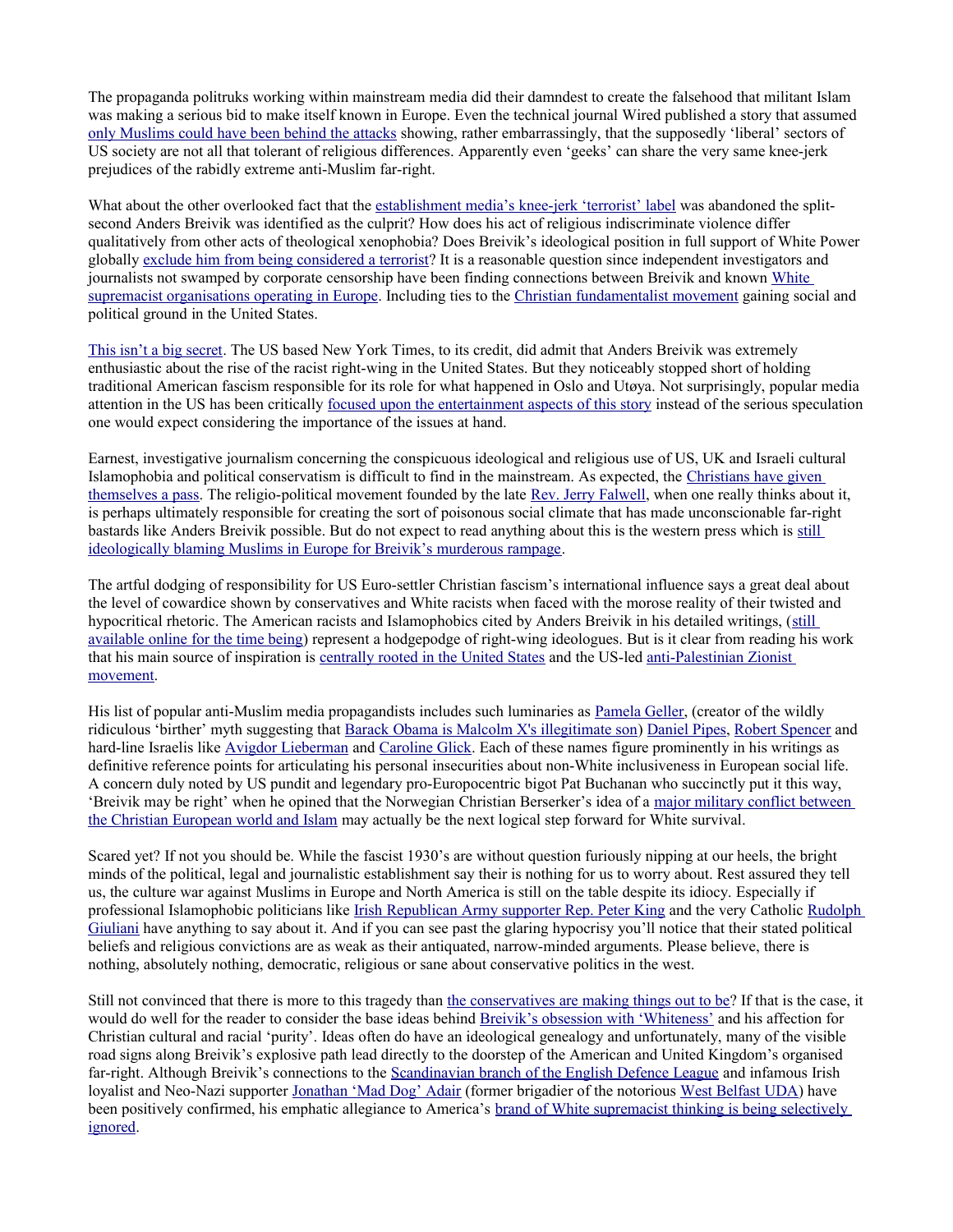The US ideological component is interestingly rarely mentioned in relation to Brevik's politics and you should be asking yourself why. Very few foreign observers would try to refute that the [United States is currently the world leader in popular](http://www.mediaite.com/online/republican-congressman-apologizes-for-calling-president-obama-a-tar-baby/) [racism](http://www.mediaite.com/online/republican-congressman-apologizes-for-calling-president-obama-a-tar-baby/) although most mainstream US citizens and residents will vociferously argue the reverse. No matter, American conservatives regularly and treacherously perpetuate the false myth of an organised left-wing/Islamic extremist alliance against the entire White world population all day long. The craziness is now so embedded that socially conservative politicians, pundits, clerics and politicians, both White and non-White, are finding it necessary to ride the wave of populist racism if they intend to stay socially relevant.

### **Europocentrism Revisited**

This is a clear throwback to the melodramatic and quasi-religious whinings of traditional Euro-American White Power terrorist organisations such as the [Ku Klux Klan](http://en.wikipedia.org/wiki/Ku_Klux_Klan) and the 'respectable' Bible-thumping bigots who populate the membership of [John Birch Society.](http://en.wikipedia.org/wiki/John_Birch_Society) And Anders Breivik is known to have travelled, (and sought surgical services) to the United States where he hoped to make personal contact with professional Islamophobes such as the 'Ground Zero Mosque' maven Pamela Geller, [\(who is doing everything possible to refute any link between them\)](http://www.christianpost.com/news/blogger-pamela-geller-refutes-link-to-anders-behring-breivik-52883/) American White supremacist Christian militia extremist groups like the [Army of God](http://en.wikipedia.org/wiki/Army_of_God_(USA)) and the belligerent members of th[e pro-corporatist Tea Party.](http://www.dailykos.com/story/2011/07/25/998406/-The-Norwegian-Tea-Party-Terrorist) If you have the stomach and the time for it, try reading some of Breivik's [published Christian Übermensch manifesto,](http://www.washingtontimes.com/blog/robbins-report/2011/jul/23/oslo-terrorist-his-own-words/) his 1,500-page statement regarding his admiration for the Americans and the conservative Christian movement. In his own words he makes it plain that the US is his main inspiration and that he was certain American fascists would approve of his ideas:

'*A majority of Europeans love the U.S....just like a majority of Europeans support Israel's fight against Jihad. But considering the fact that 80-90% of the media + politicians 'officially' support Cultural Communist views [it's only natural](http://www.washingtontimes.com/blog/robbins-report/2011/jul/23/oslo-terrorist-his-own-words/) [that the coverage is extremely biased](http://www.washingtontimes.com/blog/robbins-report/2011/jul/23/oslo-terrorist-his-own-words/)*'.

Now, where have we heard [this line before?](http://www.fair.org/index.php?page=2447) Taking his cues from the American fascist nut-cases he likes so much, Breivik parrots the groundless fib that liberal bias in the mainstream media distorts the 'truth' of White Christian superiority and the threat of Islamic infiltration. A charge that makes little sense considering that the US media industry is a field hopelessly overloaded with stiff, conservative-minded simpletons who do little but intentionally report misleading and contradictory information to serve the extant corporate interest. This is incontestable. Simply look at the ownership of the major news providers and see for yourself who actually 'owns' the media. Under such obviously parochial conditions the concept of 'truth', as one UK official candidly put it, 'can be a dubious proposition'.

How US conservatives can spin the Norway incident into a 'warning' about the evils of Islam in the White world only makes sense when you consider the actions of American extremists at home. Anders Breivik may very well have gained some of his inspiration from the rogues gallery of American Christian terrorists that have made the news headlines in recent years:

- [Eric Robert Rudolph](http://en.wikipedia.org/wiki/Eric_Robert_Rudolph)  The pro-Christian anti-abortion extremist responsible for numerous bomb attacks in the United States between 1996 and 1998 that killed two and injured at least 150 other people. He hoped that attacking the Olympic Centennial Park in Atlanta would lead to the end of the radical Marxist and homosexual 'agenda' in the US.
- [Timothy McVeigh,](http://en.wikipedia.org/wiki/Timothy_McVeigh) [Terry Nichols](http://en.wikipedia.org/wiki/Terry_Nichols) and [Michael Fortier](http://en.wikipedia.org/wiki/Michael_and_Lori_Fortier)  Hard-line [Christian Identity](http://en.wikipedia.org/wiki/Christian_Identity) followers and [militia movement](http://en.wikipedia.org/wiki/Militia_movement) members who planned and executed the [bomb 1995 attack against the Alfred P. Murrah Building](http://en.wikipedia.org/wiki/Oklahoma_City_Bombing) in Oklahoma City.
- [Byron Williams](http://en.wikipedia.org/wiki/Byron_Williams_(shooter))  Inspired by the conspiracy theories endorsed by right-wing conservatives such as Glenn Beck, this unemployed carpenter donned body protection, loaded his mother's vehicle with automatic weapons (loaded with armor-piercing rounds) and headed off with the expressed intent of killing of progressives in liberal San Francisco. After he survived an extended fire-fight with the California Highway Patrol who stopped his car for erratic driving, Williams readily admitted that he wanted to start a revolution by ['Killing people of importance at the Tides Foundation](http://www.cbsnews.com/8301-504083_162-20011219-504083.html) [and the ACLU'](http://www.cbsnews.com/8301-504083_162-20011219-504083.html).
- [George Sodini](http://en.wikipedia.org/wiki/George_Sodini)  A devout Christian upset with the Obama election and his belief that: ['Black dudes have thier choice of](http://www.jackandjillpolitics.com/2009/08/george-sodini-pittsburgh-mass-murder-obama-driven-racism/) [best white hoez.](http://www.jackandjillpolitics.com/2009/08/george-sodini-pittsburgh-mass-murder-obama-driven-racism/)...' decided to take three loaded weapons into a Pennsylvania dance class and shoot wildly after he shut off the lights. He killed three women and severely wounded nine other people before killing himself.
- [James W. Von Brunn](http://en.wikipedia.org/wiki/James_Wenneker_von_Brunn)  A lifelong White supremacist and cold-blooded Judeophobe, Von Brunn led a lone armed assault against the U.S. Holocaust Memorial Museum in Washington DC in 2009 that killed an African-American security guard. Later, when US President Barack Obama spoke of the need to ['remain vigilant against anti-Semitism](http://en.wikipedia.org/wiki/James_Wenneker_von_Brunn#Reaction) [and prejudice in all its forms'](http://en.wikipedia.org/wiki/James_Wenneker_von_Brunn#Reaction), he failed to mention that Von Brunn's racism was not limited to Jews.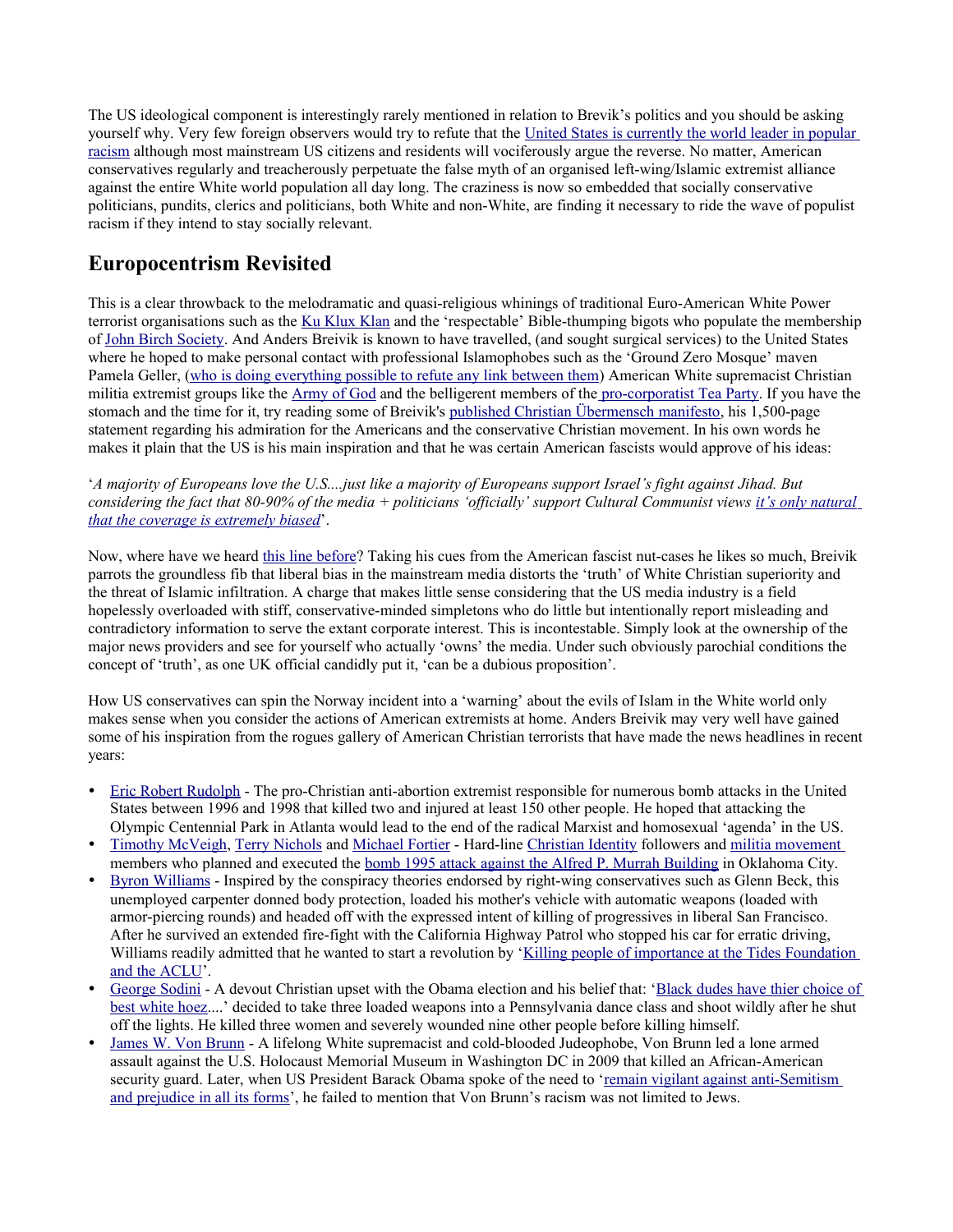[Jared Lee Loughner](http://en.wikipedia.org/wiki/2011_Tucson_shooting) - Lone gunman who shot nineteen people, killing six, during a public gathering presided over by Arizona State Representative Gabrielle Giffords who was also very severely injured but survived the attack. Also killed in the attack was US District Court Judge John Roll also representing that state's government.

This is [far from a complete list.](http://www.adl.org/learn/ext_us/Christian_Identity.asp?LEARN_Cat=Extremism&LEARN_SubCat=Extremism_in_America&xpicked=4&item=Christian_ID) I could have added minor White Power superstars like Christian terrorist [Scott Roeder](http://en.wikipedia.org/wiki/Scott_Roeder) who murdered the well-respected Dr. George Tiller while he was in church, or the seditious 'Hutaree Group', a ['Christian](http://en.wikipedia.org/wiki/Hutaree#Criminal_investigation) [Warrior' militia outfit accused of conspiring to commit acts of violence](http://en.wikipedia.org/wiki/Hutaree#Criminal_investigation) against their local law enforcement department. And of course there are the 'patriotic' anti-immigrant 'Nativist' goons of the [Minuteman Project, Inc.](http://en.wikipedia.org/wiki/Minuteman_Project), the self-ordaining racial separatists of the [Phineas Priesthood](http://en.wikipedia.org/wiki/Phineas_Priesthood) and the [Council of Conservative Citizens](http://en.wikipedia.org/wiki/Council_of_Conservative_Citizens) who would prefer it if the planet was only populated by White Christian heterosexuals and [women like Ann Coulter.](http://www.splcenter.org/get-informed/intelligence-report/browse-all-issues/2009/summer/hate-in-the-mainstream) I also left out the murders of radio chat-show host Alan Berg by the [White Power](http://en.wikipedia.org/wiki/White_Nationalism) terrorist group, [The Order](http://en.wikipedia.org/wiki/The_Order_(group)) and of African immigrant [Mulugeta Seraw](http://www.oregonlive.com/portland/index.ssf/2011/07/notorious_portland_skinhead_ke.html) by [neo-](http://www.urbandictionary.com/define.php?term=bonehead)[Nazi 'boneheads'](http://www.urbandictionary.com/define.php?term=bonehead) in Portland, Oregon. I even could go further by citing how the [Ruby Ridge](http://en.wikipedia.org/wiki/Ruby_Ridge) incident did much to help fertilize the notion that [White racists in American deserve sympathy too](http://www.cato.org/pub_display.php?pub_id=3574) and other underreported stories detailing the [religious far-right's reach in the United States.](http://www.secularnewsdaily.com/2011/07/26/christian-terrorism-exposed/)

Even if they aren't overtly violent just talking up negative stereotypes to create animosity is just as bad. When evangelical Pastor Terry Jones set fire to an Islamic holy book, The Koran, in an effort [to 'Hold Islam accountable' for the 911 attacks](http://www.dailymail.co.uk/news/article-1372442/Pastor-Terry-Jones-defiant-Koran-burning-led-2-UN-staff-beheaded.html) in the Untied States, scores were injured and killed with two UN staff members being brutally beheaded by a gang of religious freaks who believe in the very same 'Mystery God' as Pastor Jones does. The Muslim violence that occurred was well-documented. Paster Jones' responsibility was never seriously questioned by the mainstream media. But in spite of all this documented violence you will be hard pressed to find major news services, in English, willing to do objective, investigative reporting on these issues.

Earlier this month I presented an editorial entitled, '*[Why the Time to Dismantle](http://indigenist.blogspot.com/2011/07/why-time-to-dismantle-edward-bernays.html) [Edward Bernay's Corporatist Propaganda Paradigm is Now...](http://indigenist.blogspot.com/2011/07/why-time-to-dismantle-edward-bernays.html)* ' laying forth a reasoned case for why the organised left should get off its befuddled arse and start aggressively challenging the legal and moral credibility of Rupert Murdoch and his fascist-friendly international media empire. Like any other sober political analyst paying attention to the rise of Europocentric paranoia and the gross inequalities of the never ending class-struggle, I fully expected Murdoch's News Corp and the UK Tories to deny everything and take responsibility for absolutely nothing. And true to form they did just that and were allowed to feign total ignorance to the inner workings of their own media organisation. Moreover, they provided a functional example for their [American executives to follow](http://www.dailymail.co.uk/news/article-2020633/New-York-Post-reporters-told-preserve-phone-hacking-documents-News-Corp-prepares-U-S-probe.html) as they actively downplay the [severity of the wiretapping of 911 victim families phone calls in the](http://www.thenation.com/blog/162016/has-roger-ailes-hacked-american-phones-fox-news) [US](http://www.thenation.com/blog/162016/has-roger-ailes-hacked-american-phones-fox-news) with [mobile devices provided to them by News Corp employees.](http://www.guardian.co.uk/media/2011/jul/28/phone-hacking-sarah-payne) Mainstream politicians, journalists and academics are consciously turning a blind eye to the rise of pro-White supremacist/Christian fascism in their nations while at the very same time they capitalise upon the [social bad-jacketing of non-European ethnic and](http://www.zcommunications.org/racism-and-presidential-elections-since-1964-a-short-history-by-ted-glick) [cultural groups.](http://www.zcommunications.org/racism-and-presidential-elections-since-1964-a-short-history-by-ted-glick)



Occasionally this is intelligently discussed in fair terms, but the fact remains that the victims of discrimination in Europe and the Americas are the same ethnic and cultural groups that have been demonised in [European and Euro-settler social](http://en.wikipedia.org/wiki/Racism_in_Europe) [tradition, religion and law for centuries.](http://en.wikipedia.org/wiki/Racism_in_Europe) This dynamic however is rarely discussed at length because to do so would be a self-convicting acknowledgement that [xenophobia in the White world is an undeniable fact of life.](http://www.alternet.org/story/147204/we_have_a_black_president%2C_but_that_doesn) Further, such an admission would empirically unshroud the reality that White racial perspectives and prejudices undoubtedly remain to be the primary reason why the world is in the shape it is.The popular post-modernist argument that 'all oppression is the same everywhere and in every circumstance' is a Europocentric deception. It suggests a sociopolitical, educational and economic equality amongst all people that does not exist. It flatly denies the harsh realities of White Power, its hatreds, its inconsistencies and its long and sordid history of violence against those they declare to be feeble and powerless. It is also a blatant insult to the basic humanity of the victims who have generally been convinced that it is proper and noble to [acquiesce quietly to their own disenfranchisement.](http://www.annualreviews.org/doi/abs/10.1146/annurev.so.05.080179.000413) This of course is not by accident. [It is by calculated design.](http://academic.evergreen.edu/b/bohmerp/internalcolony.htm) White society is not ignorant of the routine stresses that demoralise the hearts and minds of the non-European world. It simply masquerades institutional marginalisation and exploitation as the normative division between the better and the worse amongst human society.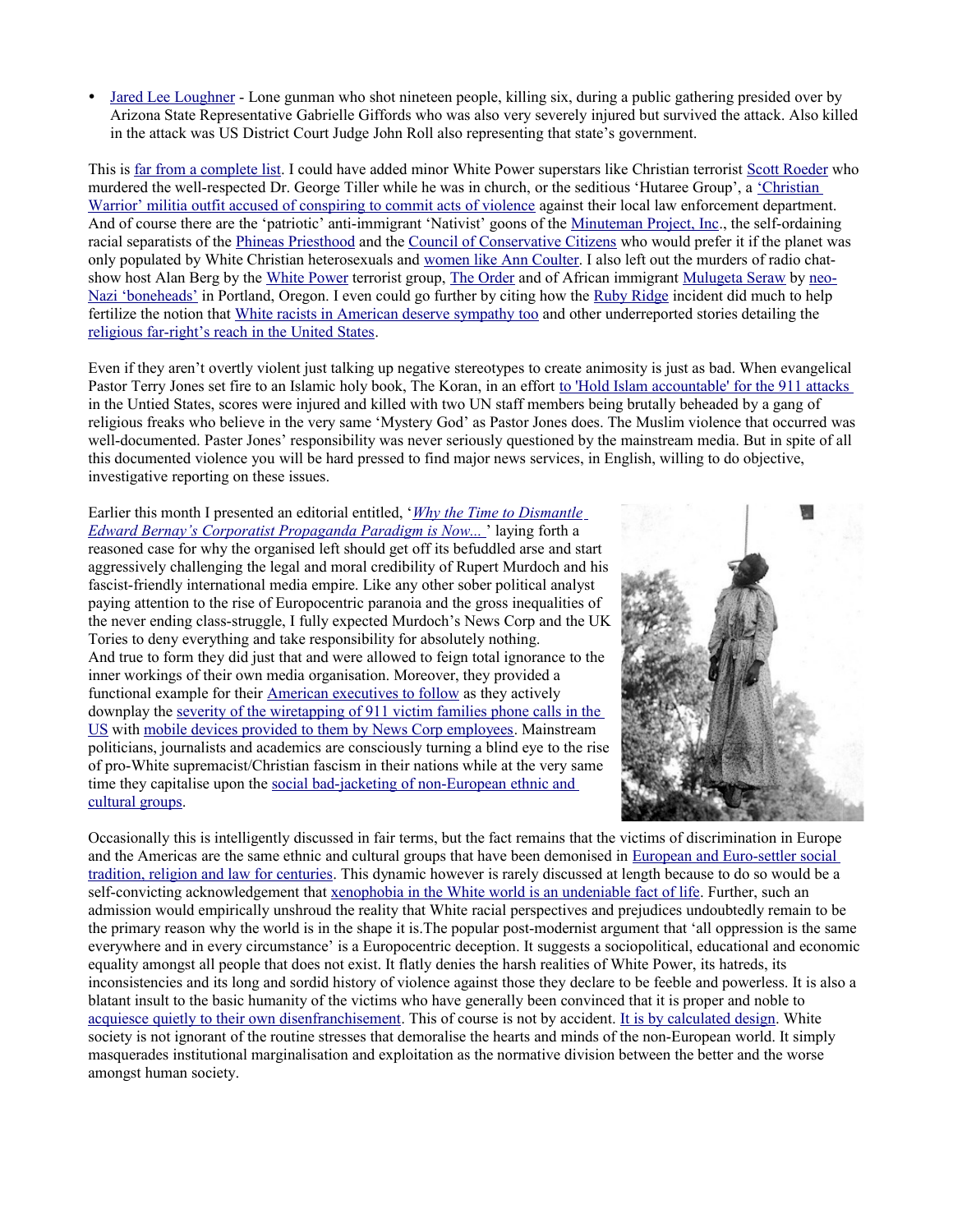And the problem is everywhere and anywhere you may care to look. Worldwide, the struggle between human dignity and the stubborn persistence of White racist advocacy, religious violence and economic robbery continues unabated by modern liberalism or common sense. Those of us who realise that our political, social and psychological under-development is the direct result of our struggle against racialism understand that have a great deal to do in terms of standing firm during these difficult times. We are not swayed by the pretty talk of the establishment or Barack Obama's skin colour. We live with the gross indignity of White racism and its by-products every day of our lives. What's worse, every White person in the Americas is fully aware of this reality, but only a precious few are prepared to do more than simply wax philosophical about it.

There is a reason for this and it is important that we understand the issue fully for what it is. Peer pressure is a very powerful thing. And when decent White folks stand up to White racism they often place themselves at considerable social and physical risk. White people who are not shy about their anti-racism can experience rejection, insult and sometimes violent retaliations from family, lifelong friends and other Whites who object to their 'cultural' and/or racial dissent. This is sometimes so damaging emotionally that people who do indeed believe ethnic equality may decide to either stay 'in the closet' about their feelings or, they may even pretend to 'go along' with the traditional attitudes as a means of social survival. Even for 'good' White people, the risk of being socially marginalised as a 'Nigger Lover' is simply too much to deal with when it is easier to simply acquiesce to the mainstream and agree that White's have an inherent God-given 'right to rule'.

And whether White people in the US, UK or Israel want to accept it or not, they are all to an individual actually [profiting](http://thinkprogress.org/justice/2011/06/23/251363/cca-geogroup-prison-industry/) [from non-White social and political disenfranchisement a](http://thinkprogress.org/justice/2011/06/23/251363/cca-geogroup-prison-industry/)nd [genocide.](http://dinewaterrights.org/a-long-historical-campaign-of-genocide-against-the-dineh/) Forget about the hypocritical statements made by US Justice Robert Jackson as he sat in judgment of German Nazis while his own country was still eliminating Native Americans to steal their lands and brutalising African people for profit and sport. The fact is, White supremacist attitudes, Europocentric power and unearned White privilege are the end results of racist imposition and belligerence, not the assumed frailties of the chosen victims. White power is a lot like the Christian concept of the Devil in that it claims it does not exist, yet it informs everything that occurs in national, international and inter-cultural relations. And if you dare tell the truth, the way Brazil's former president Luiz Inacio Lula da Silva did when he correctly pointed out that [the international](http://snafu-ed.blogspot.com/2009/03/economic-crisis-due-to-white-people.html) [financial crisis is entirely the fault of the White people](http://snafu-ed.blogspot.com/2009/03/economic-crisis-due-to-white-people.html) who really control what happens in the world, expect to be painted as a reverse-racist who despises 'civilisation' itself:

'*This crisis was caused by the irrational behaviour of white people with blue eyes, who before the crisis appeared to know everything and now demonstrate that they know nothing. I do not know any black or indigenous bankers so I can only say [it is wrong] that this part of mankind which is victimized more than any other should pay for the crisis.*'

#### – **Lula da Silva** –

European conservatives took great offense to this but what could they really say? He was spot-on with his analysis and moreover, he was using the apologetics of White supremacy to effectively support his statement. The concept of White racial and cultural superiority isn't his idea, its the most elemental argument presented by the ever-dominating White male power structure. It is also the primary fundamental hypocrisy of White racist philosophy. If the White man is the only cultural and 'racial' entity on Earth that has ever produced anything of consequence, this means that White society must also accept its central role in all that is wrong with the world they assert they alone have created.

#### **Rational Alternatives to Manifest Destiny**

The rise of the far-right is not simply a populist response to non-White immigration and modern religious and ethnic tolerance in the west. It is an engineered sociopolitical phenomenon created, financed and directed by the economic and social upper-classes of continental Europe and their corporate Euro-settler offshoots in the Americas and Australasia. And while 'Old Europe', (as former US Vice-President Richard Cheney rudely put it) is still a very important player internationally, the real bulk of actionable world power rests squarely within the intellectual domain of the United States which has occupied this exclusive position since the end of World War Two. Think beyond Bretton Woods, which is still important, and ask yourself why the literate world chooses to believe that the US is a bastion of democracy and human rights.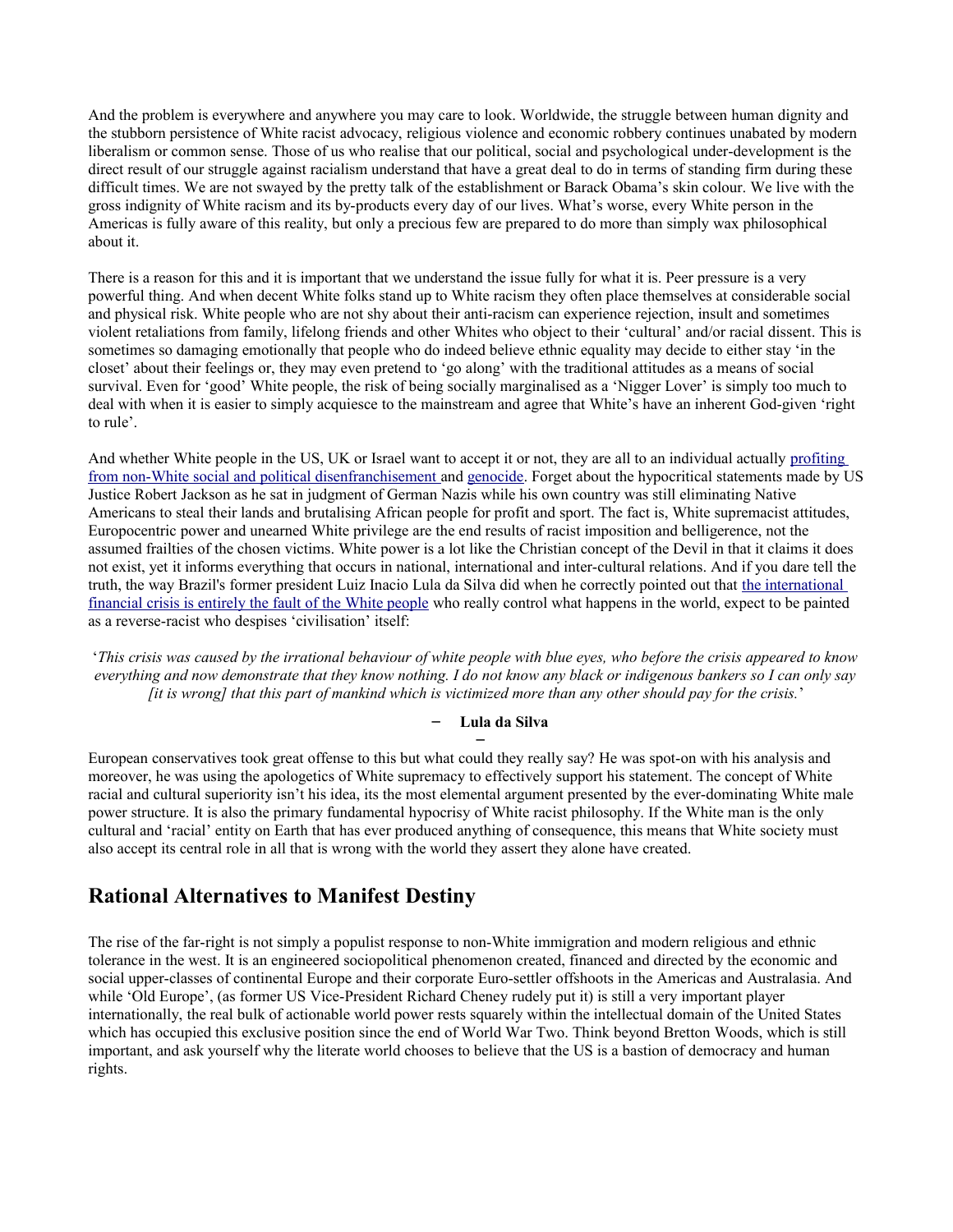Are the educated around the world not cognizant of what is happening in occupied Iraq and Afghanistan? Of course we are. It is virtually impossible to avoid the 'designated information' streamed to the masses about the glorious mission to bring 'freedom and democracy' to the Arab world. Are we ignorant of the overt oppression and covert repression of Indigenous peoples, the African population, Spanish-speaking immigrants, political dissenters and religious minorities in the Americas? No, we are not ignorant of these human rights abuses but we are willing to turn a blind eye because the perpetrators are White. As long as the victims are not White Christians or Ashkenazi claimants to the Holy Lands, all forms of injustice to the human dignity of those deemed unworthy of being regarded as ['legitimate Europeans'](http://www.msnbc.msn.com/id/39675001/ns/world_news-europe/t/serbia-grapples-surge-far-right-violence/) will be justified in deed, faith and the written word as sanctioned by the great Aryan deity of Providence.

This sad state of affairs is of course helpful to Judeo-Christian industrialists and bankers, but it is bad business for those whom they regularly rob, rape and pillage without mercy in the name of profit and Europocentric hegemony. This is why understanding the White nationalist duo-doctrine of American Exceptionalism and Christian fundamentalism is vital if one is to make any sense out of what has happened in Norway. While the United States did not invent White racist religiouslysanctioned philosophy or violence, it certainly has perfected its practise and political apologia like no other society in history. And the United States is unique amongst the Euro-settler nations in that its institutional practise of ethnic hierarchy, marginalisation and racial terrorism are regarded as normal, if not benevolent, for those who are subjected to it.

And understand this too if nothing else, Europe's irrational intellectual belief in its own supremacy and cultural superlative will serve to be the factors that will bring about its eventual downfall. Like Apartheid is South Africa, White Power simply cannot last. Just do the math. Whether the situation is in Aotearoa (New Zealand) or Occupied Palestine, Europeans are [not](http://www.wilsonquarterly.com/article.cfm?aid=1408) [a racial majority anywhere outside of Europe,](http://www.wilsonquarterly.com/article.cfm?aid=1408) (except for maybe [Argentina\)](http://en.wikipedia.org/wiki/Demographics_of_Argentina). Ignore the usual multicultural arguments for a moment and just deal with basic numbers. Racism in any form is a foolish and black-hearted practise, but White racism in particular is completely daft and totally unrealistic. If White folks were smart, they would be eagerly finding ways to work along with non-European folks rather than seeking ways to exploit them.

And despite the wacky suspicions of the insecure, people of colour, even after centuries of mistreatment and neglect, still do not hate White people simply because they are 'White'. We hate the oppression and we hate the arrogance. If this were not the case, non-White feuds against Europeans would be a very regular occurrence all around the world. It simply isn't happening. Outside of a few very well publicised incidents, non-Whites have been pretty forgiving. And although 'normal' people are finding ways to adjust to the new circumstances, the current trend we are witnessing of compulsive White racialism is clearly reactionary. It is a symptom of the White world's psychological failure to come to grips with a decaying system of monolithic Europocentric authoritarian domination.

Not that the major press agencies, celebrity psychologists or mainstream politicians report on it much, but conservative folks are frankly just a pitiful rabble of sad, insecure little sods afraid of the world their prejudices made out of whole cloth. And on that basis alone they should not be feared. Just like the American, (and now Canadian and Australian) Ku Klux Klan, the violence exhibited by White conservatives only betrays them. It just proves just how afraid they really are of things that logically challenge their closed-minded perspective of the world.

Their childish fear of non-Whites, Catholics, homosexuals, Jews and anyone else who crosses them is unfortunate. Its also a clear and easily readable indicator of just how deep set and how self-immolating [such hatred is for those that hold on to](http://www.swedishwire.com/component/content/article/2-politics/10797-how-the-far-right-took-hold-in-tolerant-nordics) [such ideas.](http://www.swedishwire.com/component/content/article/2-politics/10797-how-the-far-right-took-hold-in-tolerant-nordics) Bigots of any colour are mentally ill, and Whites who practise race-ism are consciously vile. There is a very big difference between the two, disliking someone because of their ethnicity is bias, having the social power to actualise that bias is something else entirely.

Ignore the conscious liars and the loony songbirds of the conservative and neo-Confederate media lobby, Anders Behring Breivik, the devout Christian fascist terrorist who has openly admitted to planning and executing the recent attacks against organised leftists in Norway [is one of theirs.](http://www.ipsnews.net/news.asp?idnews=56618) They own this tragedy and we should not allow them any leeway to disassociate their politics or their intentional falsehoods from what has happened. And most importantly, we must not let Rupert Murdoch's News Corp be exempted from blame for pressing the bigotry button the moment they found out that Oslo was [burning in the name of the risen Christ.](http://www.newscorpse.com/ncWP/?p=4997)